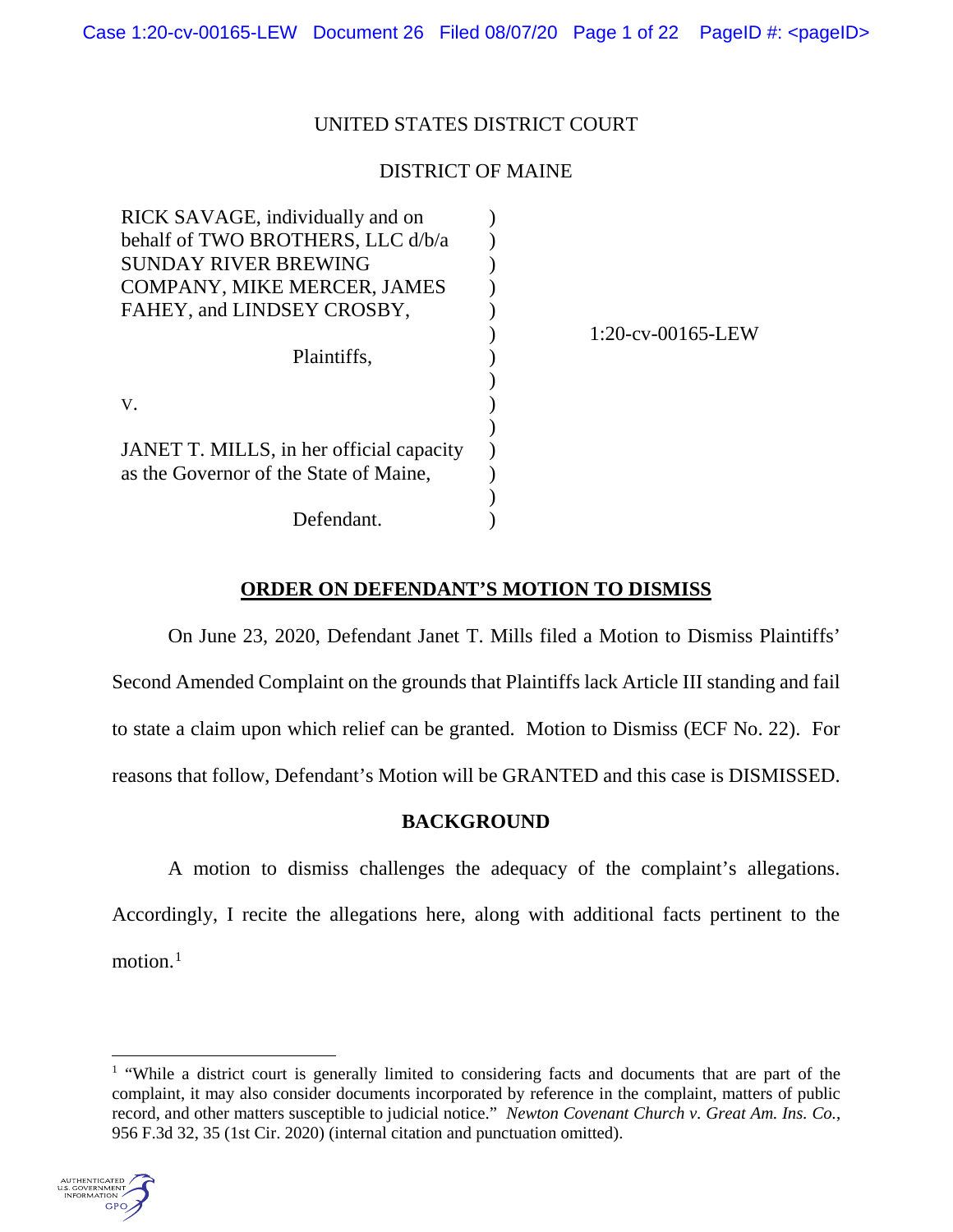Governor Mills began to exercise executive power on March 15, 2020, when she proclaimed a State of Civil Emergency to Protect Public Health in response to the COVID-19 outbreak. Second Amended Complaint (hereinafter "Compl.") ¶ 22. Subsequently, the Governor issued a series of Executive Orders to contain the spread of the virus and protect Maine's health care system.

On March 18, 2020, the Governor issued Executive Order 14 FY 19/20, which required all restaurants and bars statewide to close except for carry out and delivery service, and prohibited gatherings of more than ten people. Compl. ¶ 23. The next week the Governor issued Executive Order 19 FY 19/20, which required all "non-essential" businesses to cease "public facing" activities. Compl. ¶ 24. At all times, non-essential businesses that were not public facing could continue to operate, provided that the workplace could accommodate appropriate social distancing or had 10 or fewer employees. *Id.* On March 31, 2020, the Governor issued Executive Order 28 FY 19/20, which required people to stay at home except when performing "essential activities" and to "stay 6 feet apart when outside the home." Compl. ¶ 25. On April 3, 2020, the Governor issued Executive Order 34 FY 19/20, which required that "any person, resident or non-resident, traveling into Maine must immediately self-quarantine for 14 days." Compl. ¶ 26.

On April 29, 2020, the Governor issued Executive Order 49 FY 19/20, which extended Orders 14, 19, 28 and 34 through May 31, 2020. Compl. ¶ 27. Executive Order 49 also directed the Commissioner of the Maine Department of Economic and Community Development (DECD) to implement a Restarting Plan, which would "identify businesses and activities where current restrictions may be adjusted to safely allow for more economic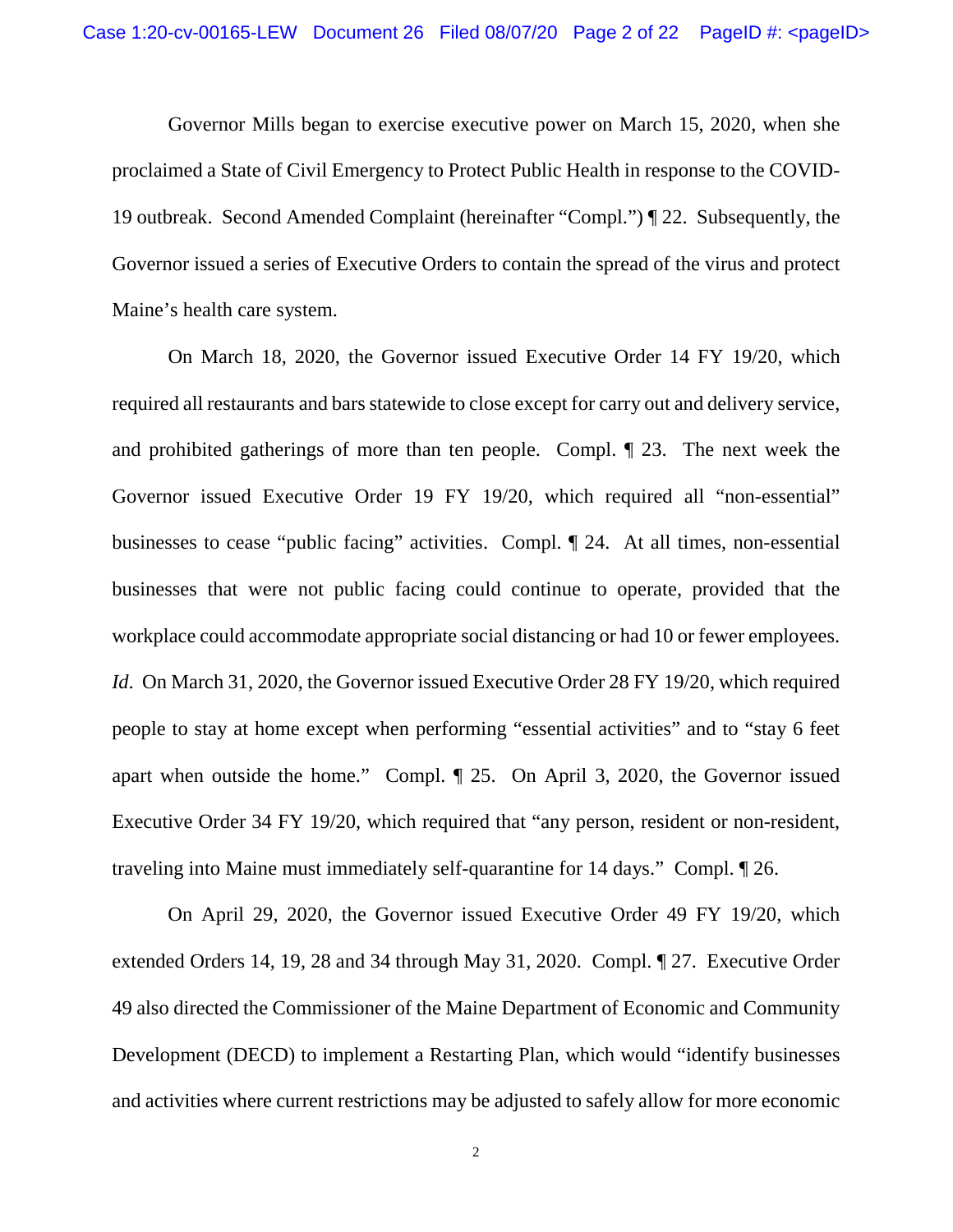and personal activity." Motion to Dismiss, Ex. 6. Under the Restarting Plan, barber shops and hair salons (among other businesses) could open as of May 1, 2020, and restaurants (among other businesses) could open as of June 1, 2020, "provided that they comply with detailed checklists." Compl. ¶¶ 28-29. Additional types of businesses could open on July 1, 2020. Compl. ¶ 30.

Plaintiffs filed suit on May 8, 2020, alleging that the Governor's executive orders negatively affected their respective businesses. By that time, the complete closure of socalled non-essential, public-facing businesses was ended.  $2$ 

On May 29, 2020, the Governor issued Executive Order 55 FY 19/20. The order, effective May 31, 2020, modified Executive Order 14 by increasing the size of permissible gatherings to 50 people. Motion to Dismiss, Ex. 7. The order further stated:

The distinction between essential and non-essential businesses set forth in Executive Order 19 shall continue to be phased out consistent with the implementation of the Restarting Plan. Any essential or non-essential business not authorized by Executive Order 19 or the Restarting Plan to be open shall continue to comply with pertinent provisions of Executive Order 19 until so authorized. Any business authorized now to be open shall comply with the pertinent COVID-19 Prevention Checklist or other State of Maine Guidance.

*Id.* The order also allowed people to leave home to access all reopened businesses. *Id.*

On June 9, 2020, the Governor issued Executive Order 57 FY 19/20. Motion to Dismiss, Ex. 8. The order repealed and replaced Executive Order 34, which had required those entering Maine to self-quarantine for 14 days. Pursuant to Executive Order 57, people entering Maine now must either (1) "[r]eceive a recent negative test for COVID-19

 $\overline{a}$ 

<sup>&</sup>lt;sup>2</sup> Although it appeared at the time that Plaintiffs would immediately pursue injunctive relief, almost three more months have passed without Plaintiffs filing a motion.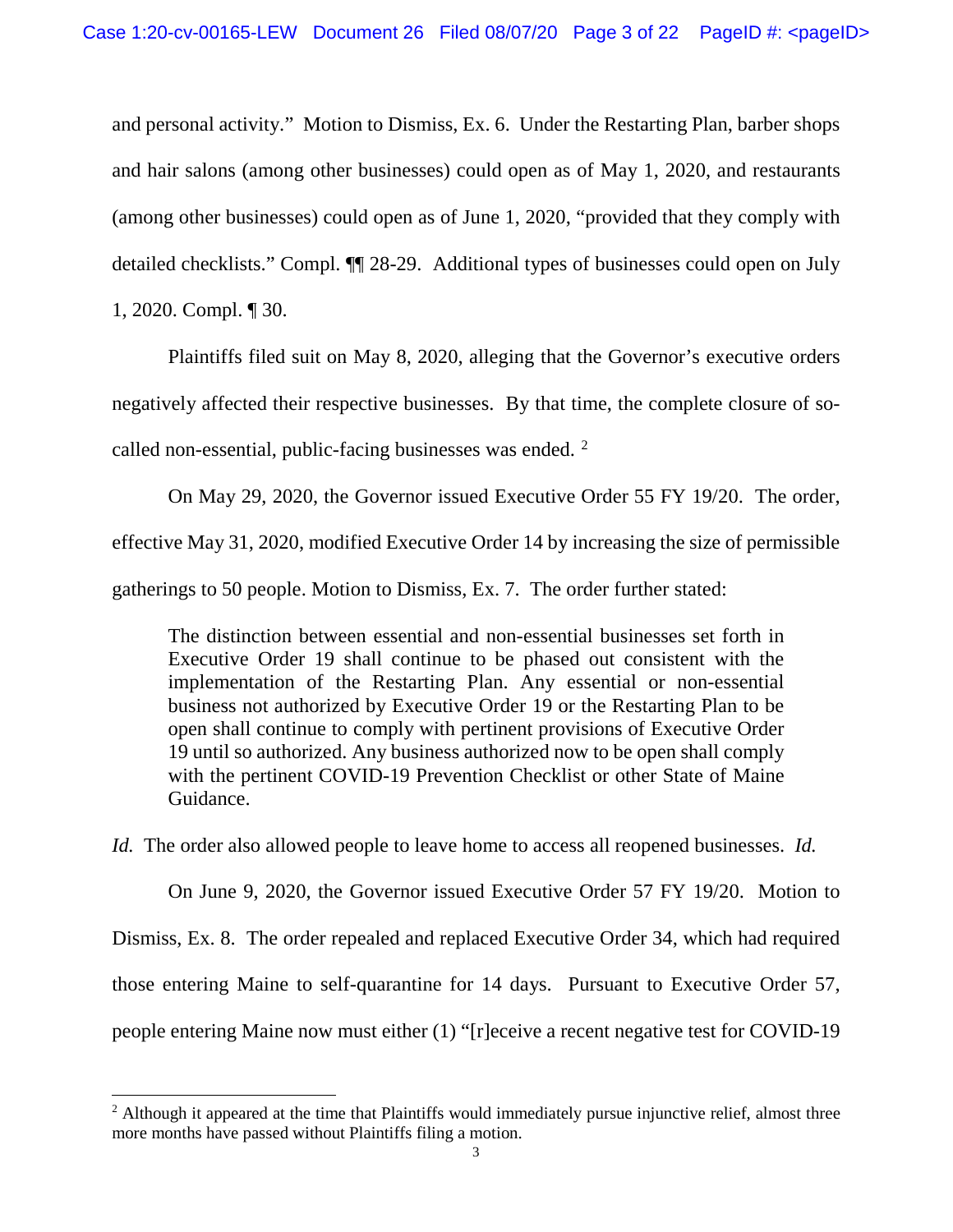in accordance with standards established by Maine CDC and set forth in the Keep Maine Healthy Plan" or (2) "[q]uarantine for 14 days upon arrival in Maine." *Id*. However, persons traveling from New Hampshire and Vermont are exempt from these requirements (and thus need not self-quarantine upon arrival in Maine regardless of whether they have a negative COVID-19 test). *Id*.

Plaintiffs are Maine residents. The named plaintiffs are: (1) Rick Savage, individually and on behalf of Two Brothers, LLC d/b/a Sunday River Brewing Company; (2) Mike Mercer; (3) James Fahey; and (4) Lindsey Crosby. The Plaintiffs also purport to bring this lawsuit as a class action on behalf of "over 20 identified Maine businessowners, businesses, customers, and employees adversely impacted by the Governor's executive orders, the partial shutdown of the State, and the mass quarantine of its citizens." Compl. ¶ 40.

In addition to the foregoing facts, Plaintiffs base their civil action on the following "general allegations":

33. Although the coronavirus is highly contagious, it does not invariably result in COVID-19. For those who do develop COVID-19, the mortality rate is low. As of May 4, 2020, the State reported on its official coronavirus webpage 1226 suspected or confirmed cases of COVID-19, which is roughly 0.09% of the State population. Even for the known fractional percent of those who have developed COVID-19, the State reports a 95% survival rate. As a result, only 0.005% of the State's population has succumbed to the virus.

34. In all likelihood, the survival rate in Maine is far higher. Recent antibody testing conducted in New York State and a study in Los Angeles suggest that millions more have been infected with the coronavirus than previously known, and that the supermajority of those previously infected were either asymptomatic or experienced mild reactions to it. In New York, this new information has dropped the mortality rate to 0.5%—i.e., a survival rate of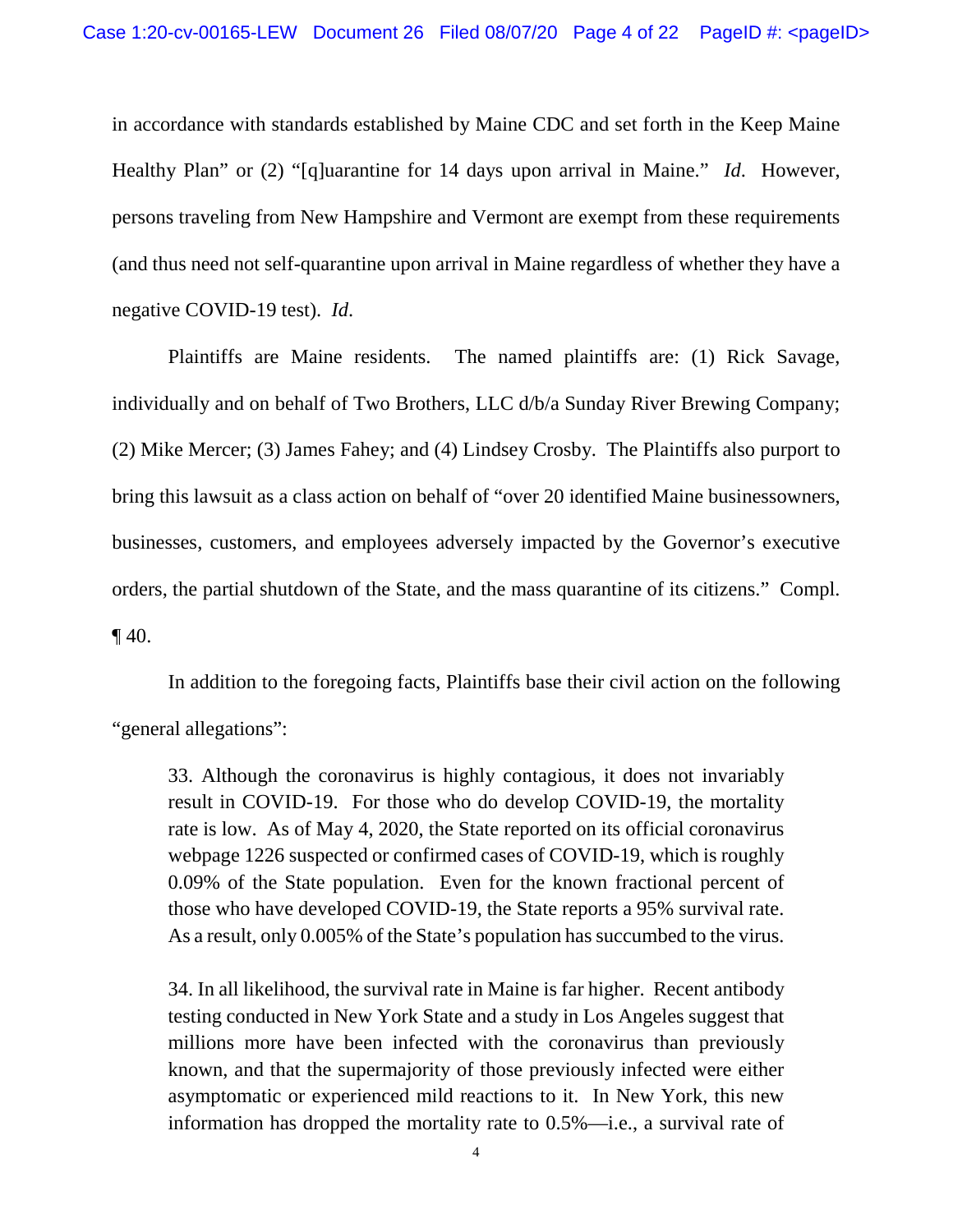99.5%. In Los Angeles, it dropped the mortality rate to 0.1–0.3%—i.e., a survival rate of 99.7–99.9%. There is no reason to believe that Maine is exempt from this good news. As more Maine residents are tested, increases in positive tests will yield a higher survival rate.

35. The number of deaths caused by COVID-19, while unquestionably tragic, is not "unprecedented," as routinely claimed. What is unprecedented is Governor Mills' response to it.

36. In the late 1960s, the Hong Kong Flu swept across the globe killing more than 1 million people. The CDC estimated that 100,000 people died in the U.S. Maine, like other States, was affected. Governor Kenneth Curtis did not place residents under house arrest or shutdown the economy.

37. Governor Mills repeatedly states that decisions must be made on data. Yet, despite the positive State-specific data, the Governor has tightened restrictions through further executive orders.

38. An economic depression is predictable following the shutdown of civil society caused by the Executive Orders. Businesses around Maine are permanently closing because they cannot pay employees and vendors. More will be forced to permanently close the longer that the Executive Orders and any similarly drafted successor orders are in place.

39. Plaintiffs want to reopen their businesses, but Governor Mills forbids them from doing so under pain of criminal punishment and civil fines. Plaintiffs should not be forced to choose between risking criminal prosecution and economic sanctions on the one hand, or exercising their constitutional rights on the other.

# **DISCUSSION**

Through the Motion to Dismiss, the Governor contends Plaintiffs lack Article III standing and have failed to state a claim for which relief can be granted. When faced with a motion to dismiss on both jurisdictional and merits grounds, "absent good reason to do otherwise," a district court should decide the jurisdictional issue first. *Ne. Erectors Ass'n*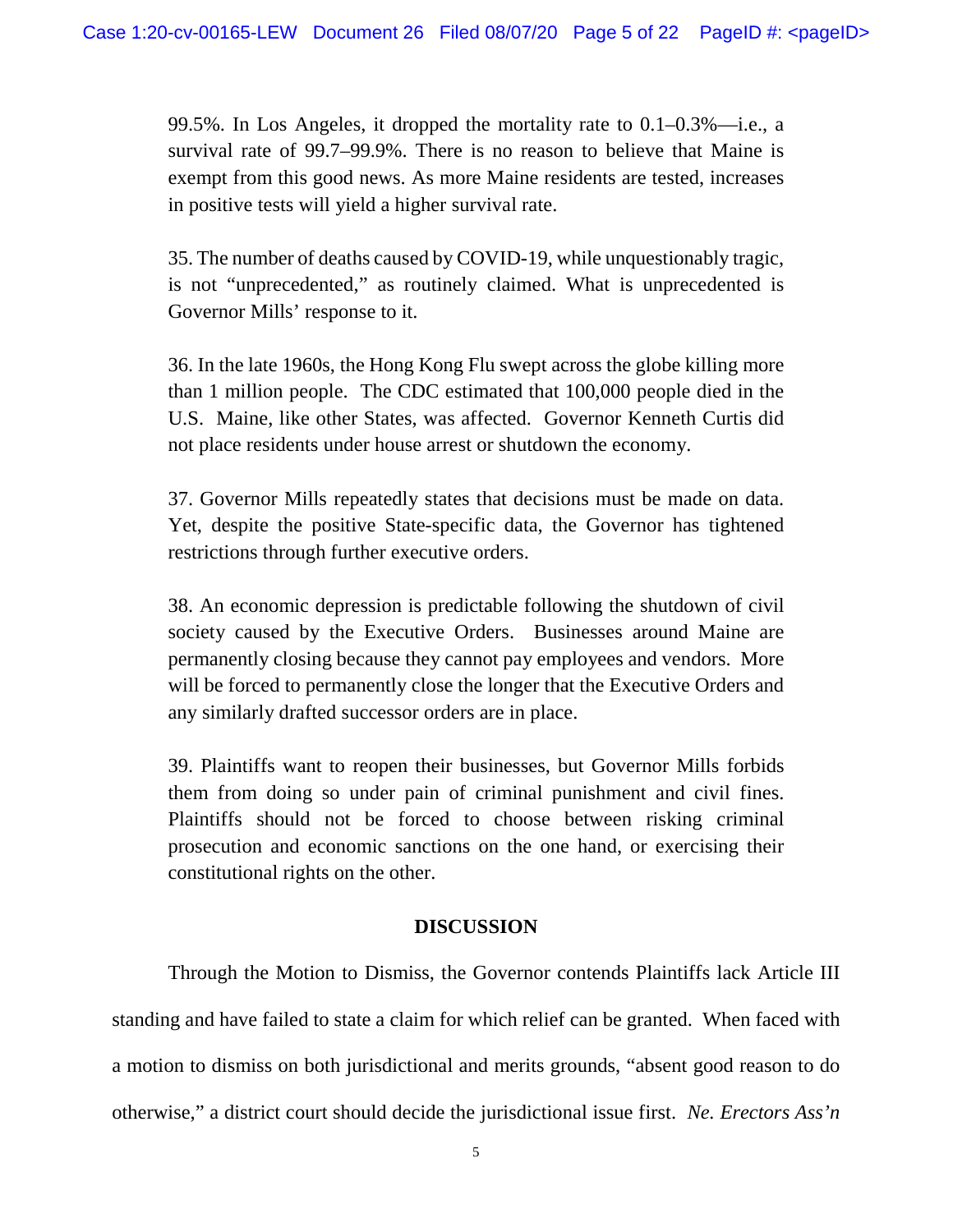*of BTEA v. Sec'y of Labor*, *Occupational Safety & Health Admin*., 62 F.3d 37, 39 (1st Cir. 1995).

# **A. STANDING**

"[T]he core component of standing is an essential and unchanging part of the caseor-controversy requirement of Article III." *Lujan v. Defs. of Wildlife*, 504 U.S. 555, 560 (1992). Article III standing contains three elements:(1) injury-in-fact, (2) causation, and (3) redressability. *Id*. at 560-61. *See also Susan B. Anthony List v. Driehaus*, 134 S. Ct. 2334, 2341 (2014) ("An injury sufficient to satisfy Article III must be concrete and particularized and actual or imminent, not conjectural or hypothetical." (quotation marks omitted)). In addition, "prudential concerns ordinarily require a plaintiff to show that his claim is premised on his own legal rights (as opposed to those of a third party), that his claim is not merely a generalized grievance, and that it falls within the zone of interests protected by the law invoked." *Pagán v. Calderón*, 448 F.3d 16, 27 (1st Cir. 2006). "The party invoking federal jurisdiction bears the burden of establishing these elements." *Lujan*, 504 U.S. at 561. "[E]ach element [of standing] must be supported in the same way as any other matter on which the plaintiff bears the burden of proof, *i.e*., with the manner and degree of evidence required at the successive stages of the litigation." *Id*. While it is true that "[a]t the pleading stage, general factual allegations of injury resulting from the defendant's conduct may suffice," *id.*, "the plaintiff must 'clearly...allege facts demonstrating' each element." *Spokeo, Inc. v. Robins*, 136 S. Ct. 1540, 1547 (2016) (quoting *Warth v. Seldin*, 422 U.S. 490, 518 (1975)).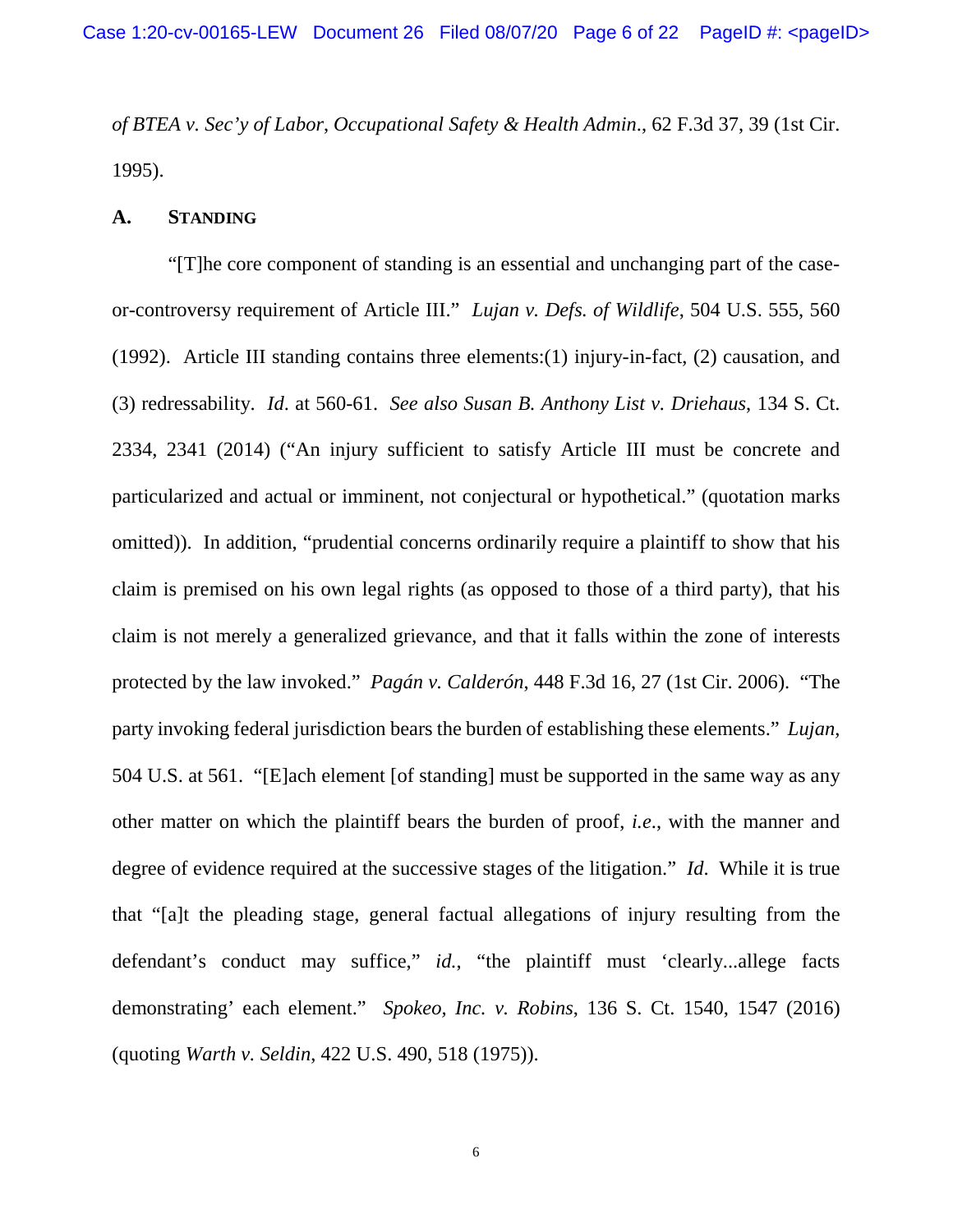Defendant's Motion primarily argues that Plaintiffs fail to plead an injury in fact, the "[f]irst and foremost of standing's three elements." *Spokeo*, 136 S. Ct. at 1547. To adequately plead such an injury, the Plaintiffs must show they suffered "an invasion of a legally protected interest" that is "concrete and particularized" and "actual or imminent, not conjectural or hypothetical." *Id.* They must also show that the injury is "fairly traceable to the challenged action." *Dantzler, Inc. v. Empresas Berrios Inventory & Operations, Inc.*, 958 F.3d 38, 47 (1st Cir. 2020). The "traceability" or causation element "requires the plaintiff to show a sufficiently direct causal connection between the challenged action and the identified harm." *Id*. The First Circuit holds Plaintiffs to this task. For example, the Circuit remanded with instructions to dismiss a recent case whose complaint "sets forth only a diffuse description of the asserted injuries and that omits any facts that explain how those injuries could be identified as resulting from [the allegedly harmful action]." *Perez-Kudzma v. United States*, 940 F.3d 142, 146 (1st Cir. 2019). In the context of this case, therefore, alleging Article III standing requires Plaintiffs to describe with particularity how their alleged injuries result from some actions on the part of the Defendant, Governor Mills.

Taking the allegations in Plaintiffs' Complaint as true, I find they have done enough to have standing under Article III. As the First Circuit has made clear, wallet injury or "actual economic loss...is the prototypical concrete harm." *Gustavsen v. Alcon Labs., Inc.*, 903 F.3d 1, 8 (1st Cir. 2018). Plaintiffs have alleged exactly this: lost profits for their various businesses as a result of Governor Mills' COVID-19-related executive orders.

The Executive Orders prevent the Named Plaintiffs and Class members from operating their business and thereby prevent the Named Plaintiffs and Class members, individually, from generating revenue. By preventing the Named Plaintiffs and Class members' from operating their respective businesses, the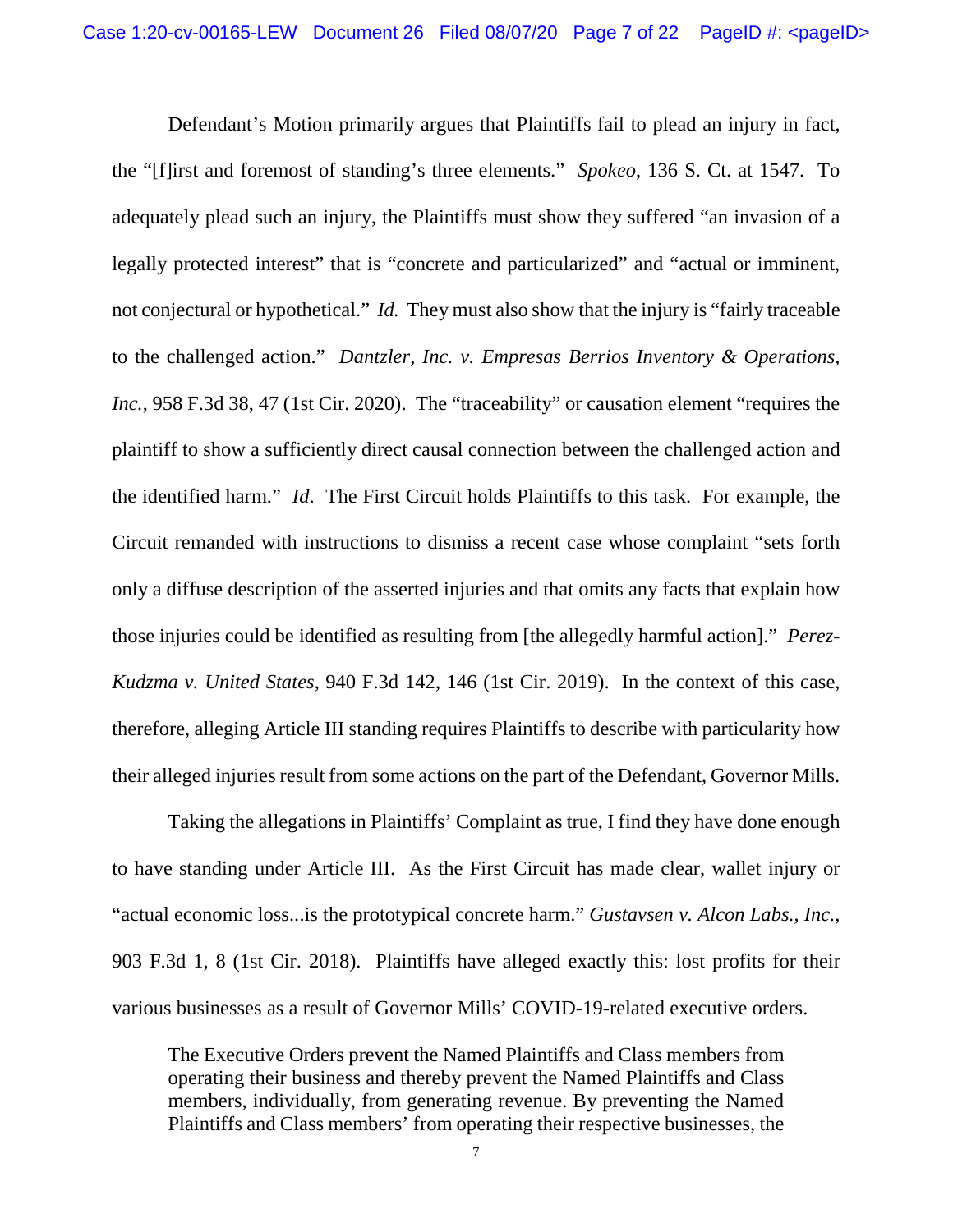Executive Orders have damaged and harmed the Plaintiffs' businesses and significantly impaired their use.

Compl. ¶¶ 134-35. That Plaintiffs fail to link their harm to a specific Executive Order, rather than the Defendant's regulations as a whole is not fatal to Article III standing. "At the pleading stage, general factual allegations of injury resulting from the Defendant's conduct may suffice, for on a motion to dismiss we 'presum[e] that general allegations embrace those specific facts that are necessary to support the claim.'" *Lujan* 504 U.S. at 561. Because Plaintiffs<sup>3</sup> have alleged sufficient facts to establish a concrete injury-in-fact, I find they have Article III standing to sue in this Court and deny Defendant's Motion to Dismiss on jurisdictional grounds.

# **B. FAILURE TO STATE A CLAIM**

 $\overline{a}$ 

Defendant alternatively moves to dismiss Plaintiffs' case for failure to state a claim upon which relief can be granted. Fed. R. Civ. P. 12(b)(6). To survive a motion to dismiss for failure to state a claim, "a complaint must contain sufficient factual matter...to state a claim to relief that is plausible on its face." *Guadalupe-Báez v. Pesquera*, 819 F.3d 509, 514 (1st Cir. 2016) (quoting *Ashcroft v. Iqbal*, 556 U.S. 662, 678 (2009)). The Rule 12(b)(6) analysis has two steps. First, I "separate the complaint's factual allegations (which must be accepted as true) from its conclusory legal allegations (which need not be

<sup>&</sup>lt;sup>3</sup> Plaintiff Rick Savage purports to advance a claim on behalf of a Limited Liability Company, Two Brothers, LLC. Plaintiff Lindsey Crosby also conducts her business through an LLC. A Limited Liability Company is a distinct legal entity with standing to sue and be sued in its own right. Plaintiffs Savage and Crosby and their respective LLC's have separate and distinct legal rights and obligations. *See* 31 M.R.S. § 1504, 1505; *Clark v. Benton*, *LLC*, 2018 ME 99, ¶ 16, 189 A.3d 761, 767; *Town of Lebanon v. E. Lebanon Auto Sales LLC*, 2011 ME 78, ¶ 8, 25 A.3d 950, 953. Rick Savage and Lindsey Crosby lack standing to sue on the LLCs' behalf. I will consider only their personal claims when discussing whether Plaintiffs have stated claims for which relief may be granted.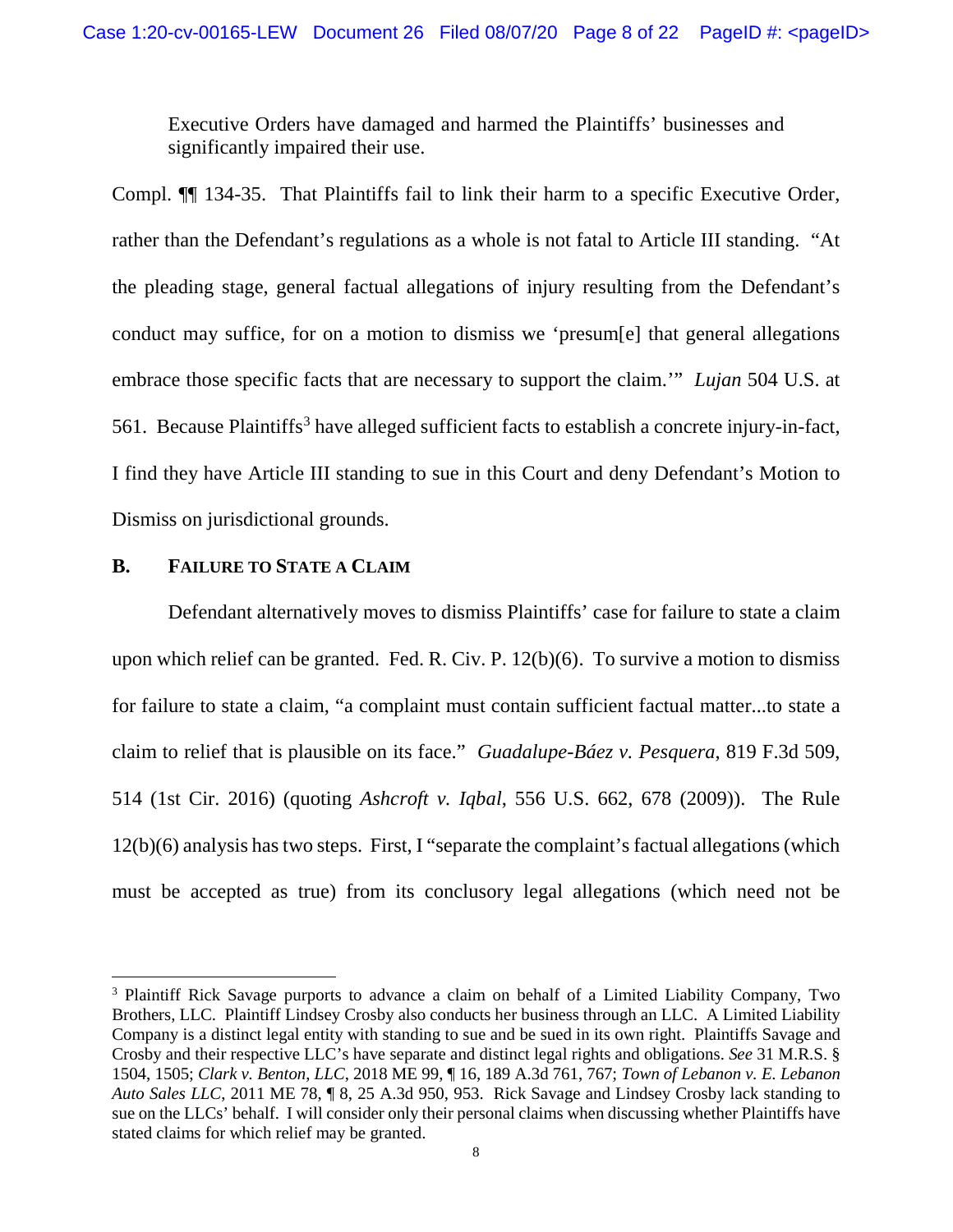credited)." *Id.* Then, I determine whether "the well-pleaded facts, taken in their entirety, permit the reasonable inference that the defendant is liable for the misconduct alleged." *Id*. "Threadbare recitals of the elements of a cause of action, supported by mere conclusory statements, do not suffice." *Iqbal*, 556 U.S. at 678. Put another way, "an unadorned, the defendant-unlawfully-harmed-me accusation" is not enough. *Id*.

Before diving into Plaintiffs' eleven counts, a brief note about the legal standard I will apply to those claims arising under the U.S. Constitution. The Defendant, in part, seeks shelter behind the capacious precedent of *Jacobson v. Massachusetts*, 197 U.S. 11 (1905), a decision upholding the imposition of a fine pursuant to a municipal regulation requiring inhabitants to be vaccinated against a smallpox outbreak. Because the facts of that case are distinguishable – a different public health crisis in a different time, threatening different types of injuries to the Plaintiffs – I do not consider *Jacobson* to be a *de jure* immunity talisman, which is what it will be if judges routinely dismiss cases at the pleading stage based on the immediate evaluation of the merits of governmental action in derogation of constitutional rights. Nor am I convinced that *Jacobson* will be the Rosetta Stone for evaluating the merits of a challenge to any COVID-19-related government regulation. *See Calvary Chapel Dayton Valley v. Sisolak*, \_\_ U.S. \_\_, (slip op. at 5) (July 24, 2020) (Alito, J, dissenting) ("[I]t is a mistake to take language in *Jacobson* as the last word on what the Constitution allows public officials to do during the COVID–19 pandemic. Language in *Jacobson* must be read in context, and it is important to keep in mind that *Jacobson* primarily involved a substantive due process challenge to a local ordinance requiring residents to be vaccinated for small pox. It is a considerable stretch to read the decision as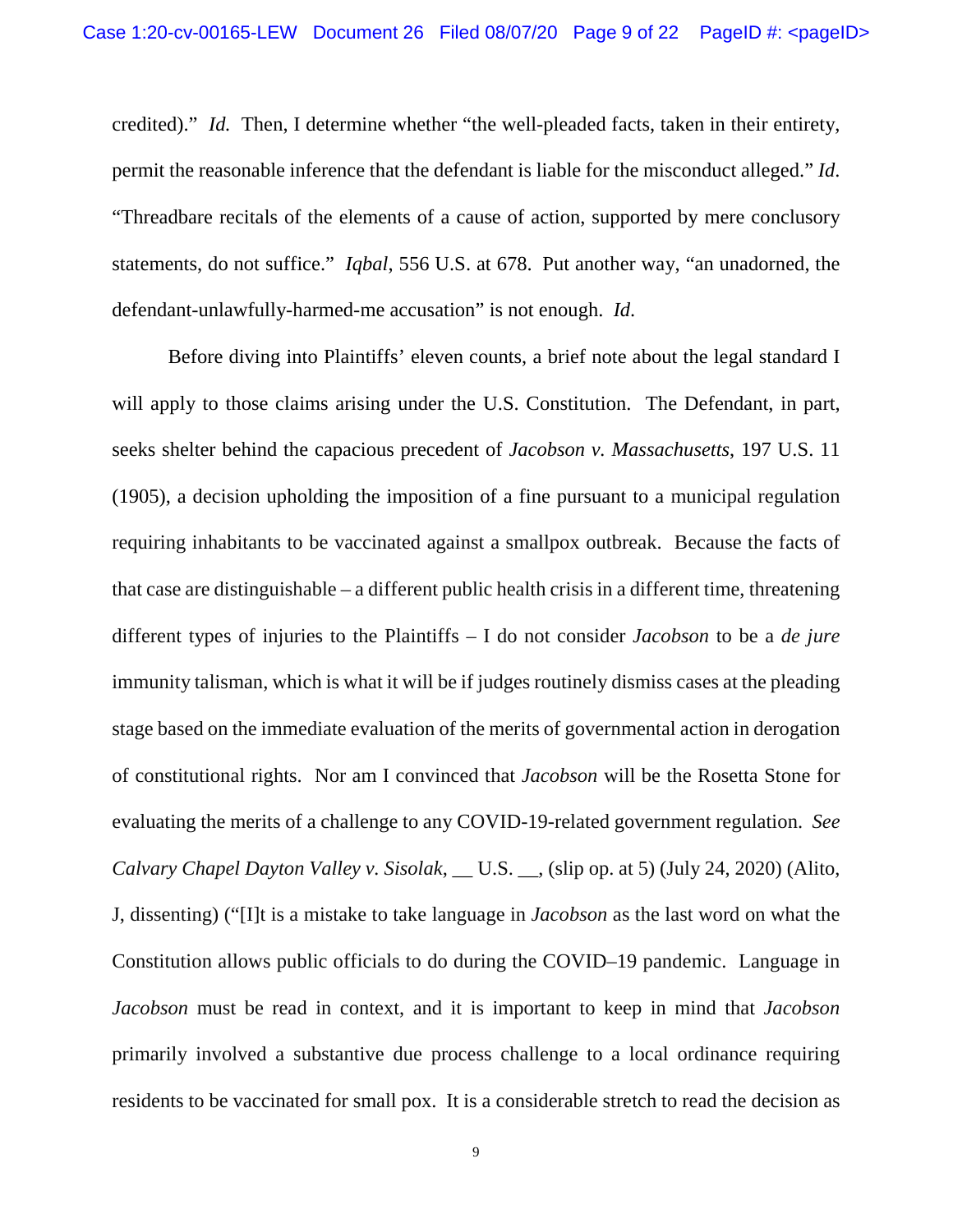## Case 1:20-cv-00165-LEW Document 26 Filed 08/07/20 Page 10 of 22 PageID #: <pageID>

establishing the test to be applied when statewide measures of indefinite duration are challenged under the First Amendment or other provisions not at issue in that case."); *see also Bayley's Campground Inc. v. Mills,* \_\_\_ F. Supp. 3d \_\_\_, No. 2:20-CV-00176-LEW, 2020 WL 2791797, at \*8 (D. Me. May 29, 2020) (finding the *Jacobson* standard did not apply to a contemporary right-to-travel claim). Nevertheless, even without *Jacobson*, the Governor's arguments for dismissal of the complaint are sound.

Interested readers should also understand that Plaintiffs' claims, with one exception, permit only injunctive relief. Absent an affirmative waiver on the part of the State, the Eleventh Amendment does not allow Plaintiffs to seek in this Court, or allow a federal court to award, monetary damages against the State of Maine, and this suit against the Governor in her official capacity would be, functionally, a claim directed at the state treasury, to the extent Plaintiffs might request relief in the form of money damages (they have not done so). *Will v. Michigan Dep't of State Police*, 491 U.S. 58, 66 (1989). Moreover, a suit that is the functional equivalent of a § 1983 suit against a State does not lie in the first place, because the State is not a person for purposes of § 1983 of the Civil Rights Act. *Id.* at 66-67; *Arizonans for Official English v. Arizona*, 520 U.S. 43, 69 & n.24 (1997).

# **1. Counts II, VI, XI**

Plaintiffs do not object to the dismissal of Counts II, VI, and XI, their claims under the Privileges and Immunities Clause of Article IV, section 2 of the U.S. Constitution and the Equal Protection Clause, and their claim that the Governor's Orders failed to comply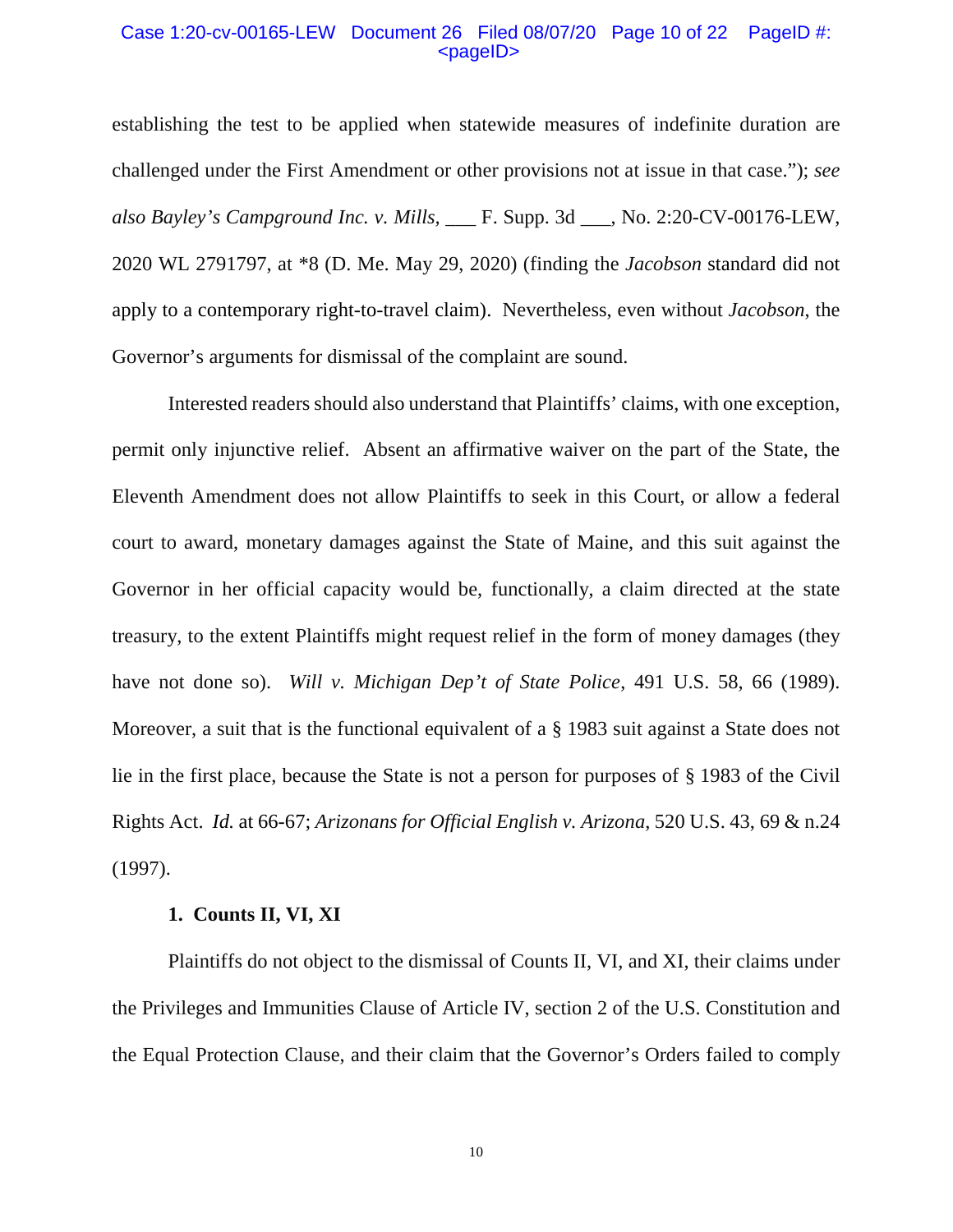## Case 1:20-cv-00165-LEW Document 26 Filed 08/07/20 Page 11 of 22 PageID #:  $<$ pageID $>$

with Maine's statutory requirements for notice and comment rulemaking. Defendant's Motion is, therefore, granted as to these three claims.

# **2. Dormant Commerce Clause**

In Count I, Plaintiffs assert a violation of the dormant Commerce Clause. The Commerce Clause, found in Article I, section 8, clause 3 of the United States Constitution, gives Congress the power "[t]o regulate commerce ... among the several states." Courts have consistently held that this affirmative grant of power to Congress includes a negative implication, which restricts the ability of states to regulate and interfere with interstate commerce. *Tenn. Wine & Spirits Retailers Ass'n v. Thomas*, \_\_U.S.\_\_, 139 S. Ct. 2449, 2459 (2019). That restriction, referred to as the dormant Commerce Clause, "prohibits economic protectionism—that is, regulatory measures designed to benefit in-state economic interests by burdening out-of-state competitors." *Fulton Corp. v. Faulkner*, 516 U.S. 325, 330 (1996) (internal quotation marks omitted). Under the dormant Commerce Clause, courts "protect[ ] the free flow of commerce, and thereby safeguard[] Congress' latent power from encroachment by the several States[]" when Congress has not affirmatively exercised its Commerce Clause power. *Merrion v. Jicarilla Apache Indian Tribe*, 455 U.S. 130, 154 (1982).

Plaintiffs allege that the Executive Orders, and "in particular" the quarantine requirement, "impermissibly restrict plaintiffs and their customers from exercising the right to engage in interstate commerce." Compl. ¶ 52. For a state regulation to violate the Commerce Clause, I must find that it either facially discriminates against out-of-state interests, s*ee, e.g., Family Winemakers of California v. Jenkins,* 592 F.3d 1, 10 (1st Cir.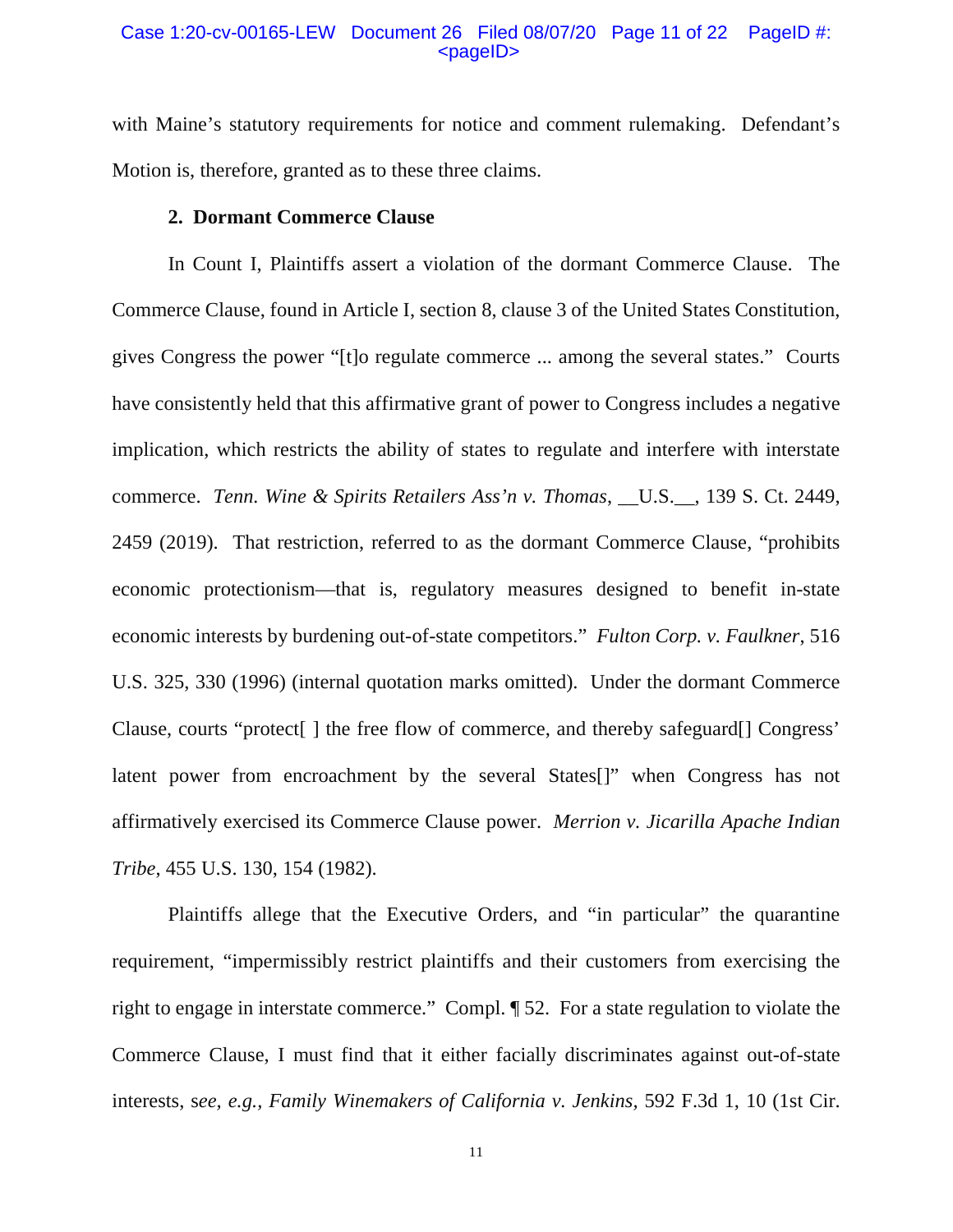### Case 1:20-cv-00165-LEW Document 26 Filed 08/07/20 Page 12 of 22 PageID #:  $<$ pageID $>$

2010), or indirectly hinders interstate commerce where the "burden on interstate commerce clearly exceeds the local benefits." *Pharm. Care Mgmt. Ass'n v. Rowe*, 429 F.3d 294, 312 (1st Cir. 2005) (citing *Pike v. Bruce Church, Inc.*, 397 U.S. 137, 142 (1970)).

Concerning interstate commerce, Plaintiffs focus on the Governor's 14-day quarantine requirement as refined by Executive Order 57 (allowing out-of-state travelers to come to Maine within days of a negative COVID-19 test), alleging that "those restrictions impermissibly restrict Plaintiffs and their customers from exercising the right to engage in interstate commerce." Compl. ¶ 52; Opposition at 14. Although Plaintiffs approach this issue as a cohesive unit, in fact their claims are distinct and require individualized assessment. When Plaintiffs are considered individually, it is apparent that none has a viable claim for injunctive relief under the dormant Commerce Clause.

Rick Savage is an individual who evidently has a membership interest in Two Brothers, LLC, which LLC does business as Sunday River Brewing Company. Rick Savage is not the proper plaintiff to advance a claim concerning a regulation that stifles the LLC's ability to procure interstate business. *See* footnote 2, *supra*.

 "Mike Mercer is a security consultant whose business has been severely affected by the Defendant's … actions." Compl. ¶ 12. Mike Mercer's threadbare allegations do not afford any meaningful data points suggesting his claim implicates the concerns of the dormant Commerce Clause.

"James Fahey is a wedding disc jockey whose business has been destroyed by the Defendant's … restrictions." *Id.* ¶ 11. Although I can accept as a reasonable inference that the volume of wedding ceremonies is reduced by a regulation that burdens interstate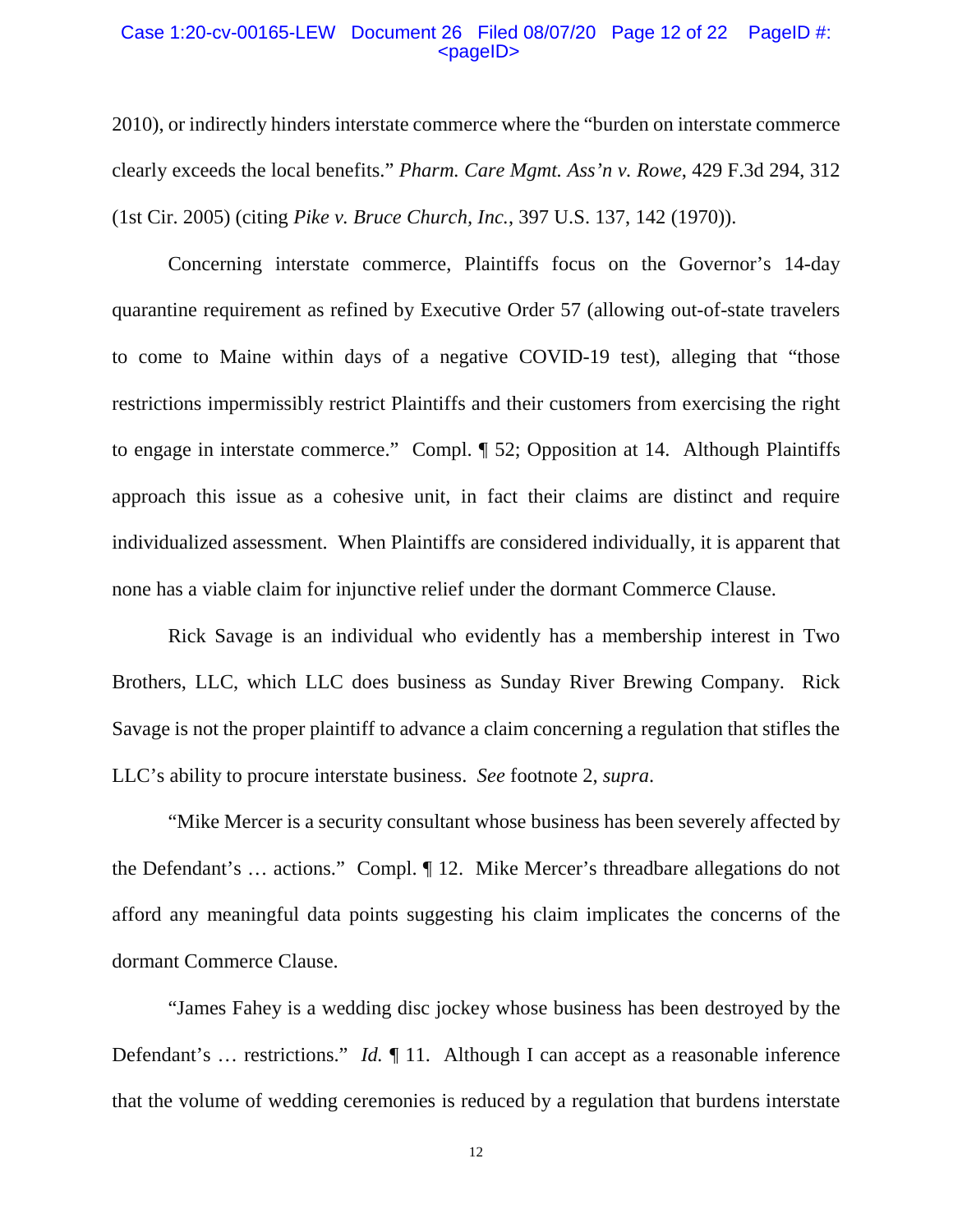## Case 1:20-cv-00165-LEW Document 26 Filed 08/07/20 Page 13 of 22 PageID #:  $<$ pageID $>$

travel and gatherings of more than 50 persons, there can be little doubt that what is transpiring across the Nation and around the globe has dramatically reduced the demand for large scale nuptials. Plaintiff has not alleged circumstances from which a fact finder might infer, on a non-speculative basis, that the Governor's regulations (as opposed to the national reaction to the pandemic itself) "destroyed" demand for his services.

"Lindsey Crosby is the owner of Harper Method Hair, LLC in South Portland. [Her] hair salon ... is being forced to operate at half capacity under the Defendant's ... restrictions." *Id.* ¶ 13. Crosby's claim is even more attenuated than Fahey's. She challenges the particulars of how many persons she can serve per day, due to social distancing regulations. What this has to do with the dormant Commerce Clause is anybody's guess.

Plaintiffs' allegations describe only generalized harm to their businesses, and their failure to substantiate how the Defendant's Orders, as applied to them, disfavor out-of-state businesses or hinder interstate commerce generally, is fatal to their dormant Commerce Clause claim. *Cf. Selevan v. N.Y. Thruway Auth.*, 711 F.3d 253, 261 n.8 (2d Cir. 2013) ("[C]onclusory allegations ... are an insufficient basis upon which to sustain a claim of discrimination against interstate commerce."). Consequently, I find Plaintiffs fail to state a dormant Commerce Clause claim, and I will grant Defendant's Motion as to Count I.

## **3. Right to Travel**

In Count III, Plaintiffs assert a violation of the right to travel, claiming a violation of their rights and their customers' rights. Plaintiffs have failed to provide the needed factual allegations to sustain a right to travel claim under the Privileges and Immunities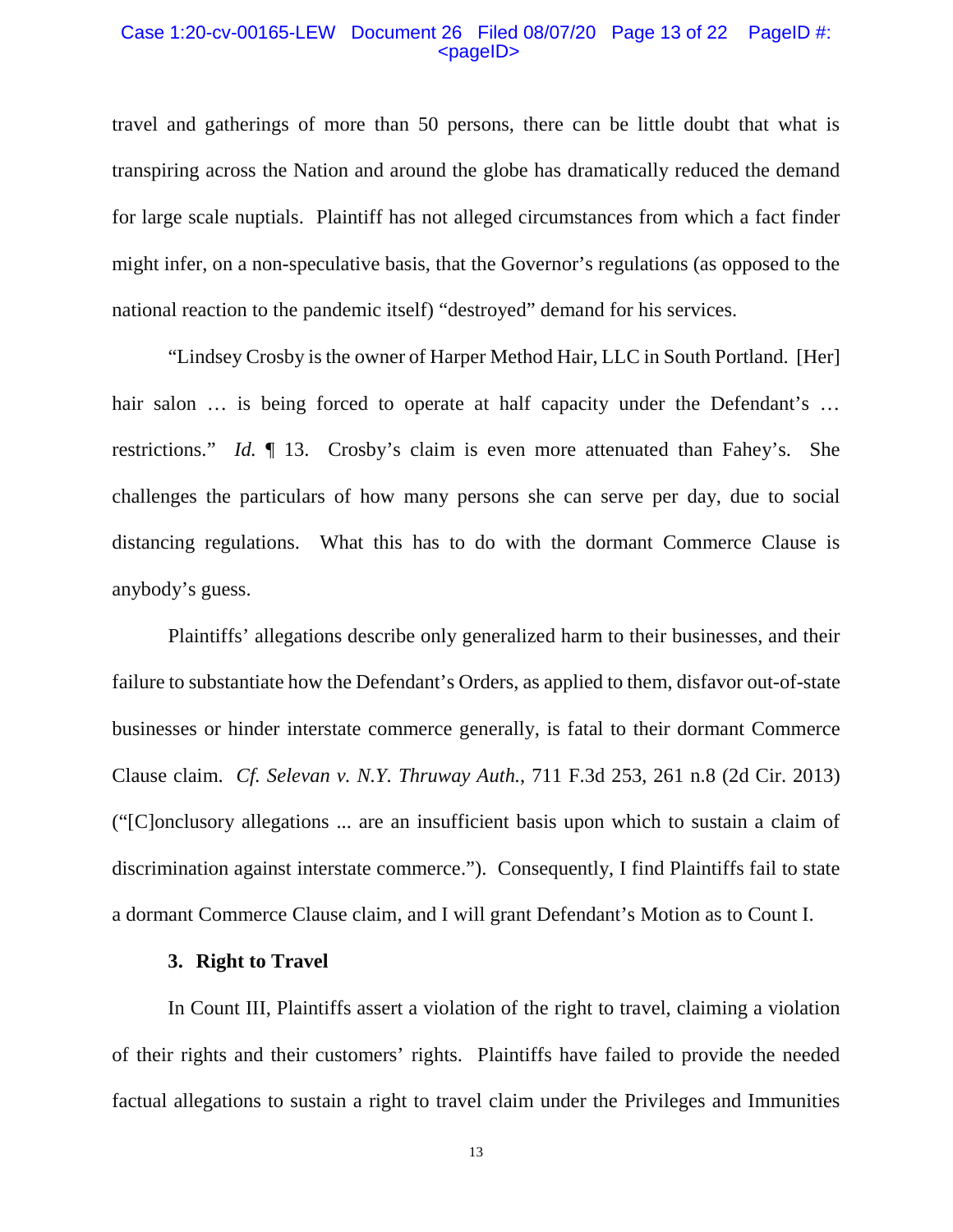### Case 1:20-cv-00165-LEW Document 26 Filed 08/07/20 Page 14 of 22 PageID #:  $<$ pageID $>$

Clause of the Fourteenth Amendment. Plaintiffs have not alleged they are seeking to travel interstate. And even if they did, it is not clear from the Complaint how the Governor's Orders would have prevented them from doing so. In all other respects, each individual Plaintiff's travel claim suffers from the same defects I described above in relation to the dormant Commerce Clause theory, to wit: Savage is the wrong plaintiff as visitors to Sunday River Brewing Company are not his patrons and the Company is now able to serve customers, in any event, including residents of New Hampshire and Vermont and also persons from other states if those persons comply with existing restrictions; Mercer's allegations are unfathomable; the correlation between the demand for Fahey's DJ services and Order 57 is unstated and unmeasurable given the public's reaction to the COVID outbreak; and Crosby's concern over the number of clients she can serve while social distancing does not even implicate Order 57, either expressly or by a process of the most generous inferential reasoning. Because Plaintiffs have not pled the basis for a right to travel claim, I will grant Defendant's motion to dismiss Count III.

## **4. Procedural Due Process**

Count IV asserts a claim for violation of procedural due process. Plaintiffs fail to state a claim that their rights to procedural due process have been violated. Plaintiffs allege: "Governor Mills has not provided any procedural due process before issuing the Executive Orders. Nor do the Executive Orders provide any mechanism for post deprivation review." Compl. ¶ 78. They believe they "are suffering substantial losses of liberty and property," specifically, "[b]ecause Governor Mills failed to provide any pre- or post-deprivation review of the orders and rules shuttering their businesses." *Id*. ¶ 82.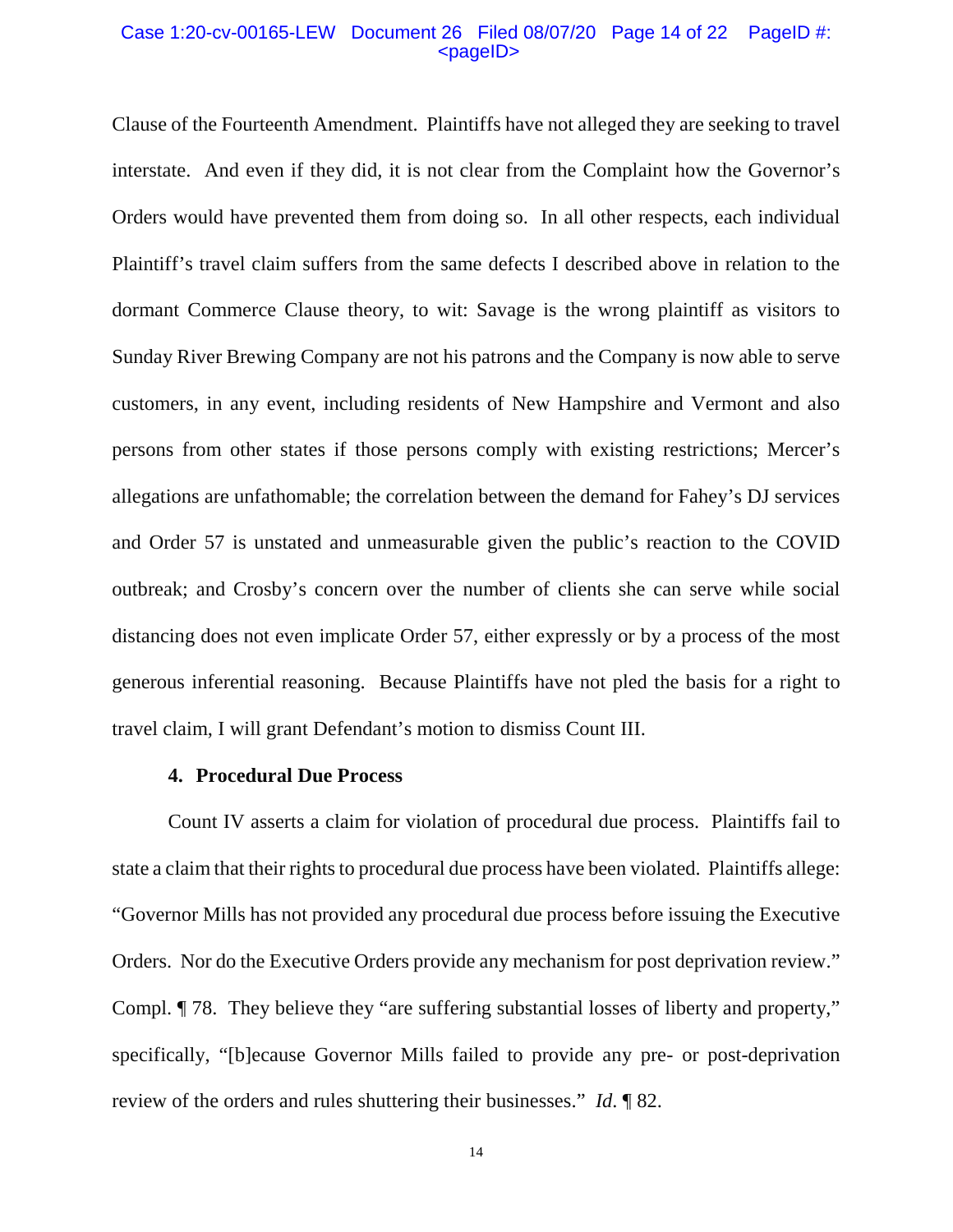## Case 1:20-cv-00165-LEW Document 26 Filed 08/07/20 Page 15 of 22 PageID #: <pageID>

As I observed in an earlier decision considering the constitutionality of Governor Mills' COVID-related Executive Orders, it ought to be apparent to Plaintiffs that "police power is routinely exercised in this Country without first conducting public or private hearings, and without offending the Constitution." *Bayley's Campground,* 2020 WL 2791797, at \*11. So too here.

While due process "normally requires notice and opportunity for 'some kind of hearing' prior to a final deprivation of liberty or property ... [t] his generalization is a very loose one." *Herwins v. City of Revere*, 163 F.3d 15, 18 (1st Cir. 1998) (internal citations omitted). The Supreme Court has explained that "summary administrative action may be justified in emergency situations," *Hodel v. Va. Surface Mining & Reclamation Ass'n, Inc.*, 452 U.S. 264, 299-300 (1981), "and the reason is not hard to grasp." *S. Commons Condo. Ass'n v. Charlie Arment Trucking, Inc.*, 775 F.3d 82, 86 (1st Cir. 2014). "By their nature, emergency situations require an immediate response. And, in consequence of the necessity of quick action by the State, constitutional due process does not require the usual up-front procedural protections in dealing with emergencies." *Id*. (internal citation and quotation marks omitted). As an initial matter, therefore, I find Plaintiffs are not entitled to any sort of pre-deprivation process when it comes to a generalized police policy imposed during this type of public health emergency.

Furthermore, to state such a due process claim, Plaintiffs must allege the defendant deprived them of a liberty or property interest without adequate process. *See, e.g., González-Droz v. González-Colón*, 660 F.3d 1, 13 (1st Cir. 2011); *Aponte-Torres v. Univ. of P.R.*, 445 F.3d 50, 56 (1st Cir. 2006). Plaintiffs allege their purported interest only in a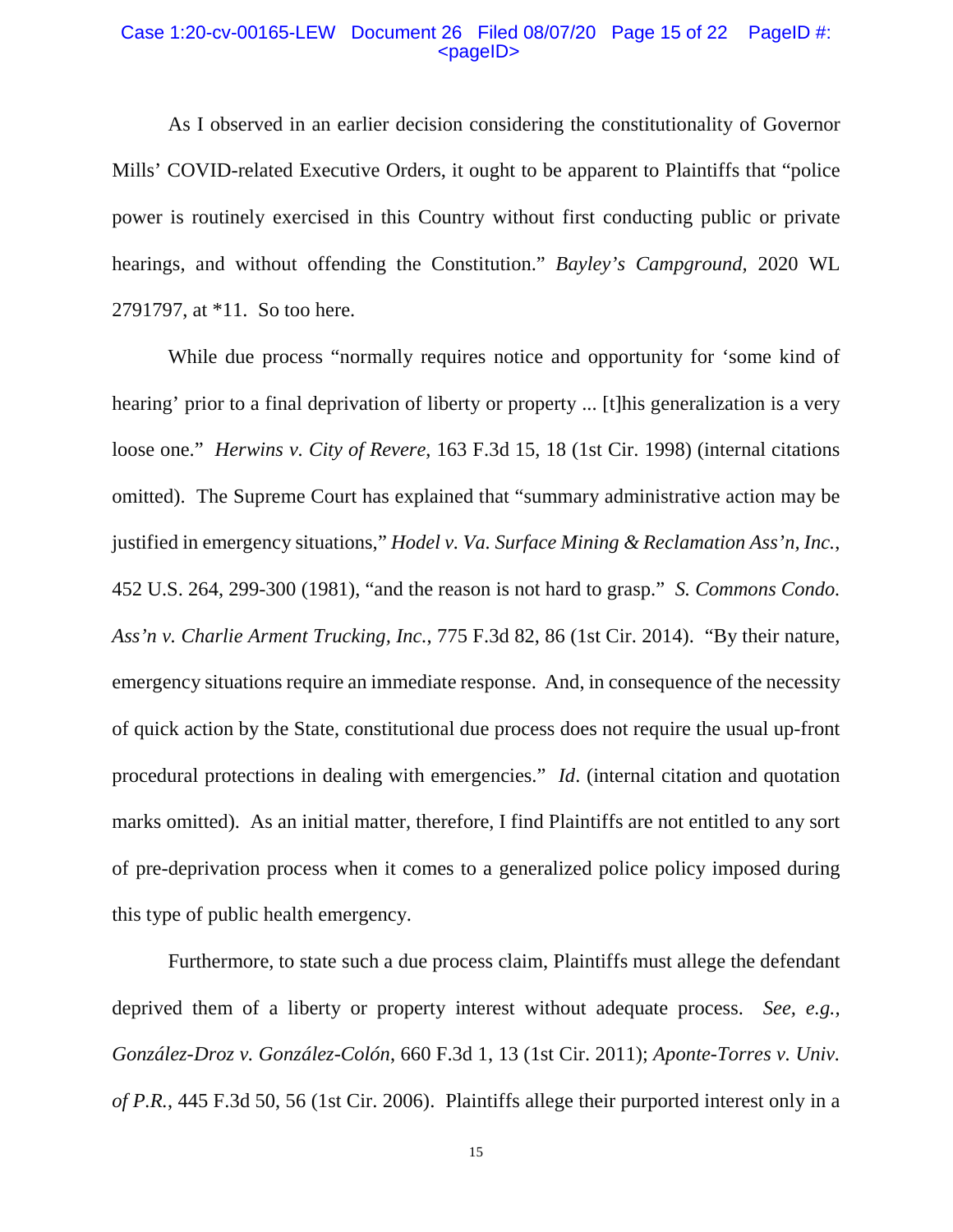# Case 1:20-cv-00165-LEW Document 26 Filed 08/07/20 Page 16 of 22 PageID #: <pageID>

conclusory fashion. They contend the Governor deprived them of a liberty and property because the Executive Orders allegedly cause the "shuttering [of] their businesses." Compl. ¶ 82. But, as discussed above, their businesses are presently allowed to operate, and, even if they were not, that alone would not constitute deprivation entitled to Due Process protections. *See Coll. Sav. Bank v. Florida Prepaid Postsecondary Educ. Expense Bd.*, 527 U.S. 666, 675 (1999) ("business in the sense of the activity of doing business, or the activity of making a profit is not property in the ordinary sense.").  $4$  Plaintiffs have failed to state a procedural due process claim that would entitle them to injunctive relief lifting existing restrictions on the operation of their businesses. I, therefore, grant Defendant's Motion to dismiss the procedural due process claim in Count IV.<sup>5</sup>

## **5. Substantive Due Process**

 $\overline{a}$ 

In Count V, Plaintiffs assert a substantive due process claim. Compl. ¶¶ 85-95. Ordinarily, there are two theories under which a plaintiff may bring a substantive due process claim. Either a plaintiff must demonstrate the deprivation of a "fundamental" interest protected by the Fourteenth Amendment or demonstrate conduct that "shocks the conscience" (or both). *Sever v. City of Salem*, *Mass.*, No. 19-1831, 2020 WL 948413, at \*1 (1st Cir. Feb. 14, 2020).

<sup>4</sup> For reasons indicated in the introduction of section B, if there is to be a post-deprivation remedy involving money damages, Plaintiffs must seek it in state court.

<sup>&</sup>lt;sup>5</sup> Plaintiffs' claims of regulatory taking are also a species of due process claim because they necessarily proceed by virtue of incorporation of takings jurisprudence into the Fourteenth Amendment's Due Process Clause. Although I dismiss the claim for injunctive relief pursuant to the procedural component of the Due Process Clause, I have considered the takings claim separately.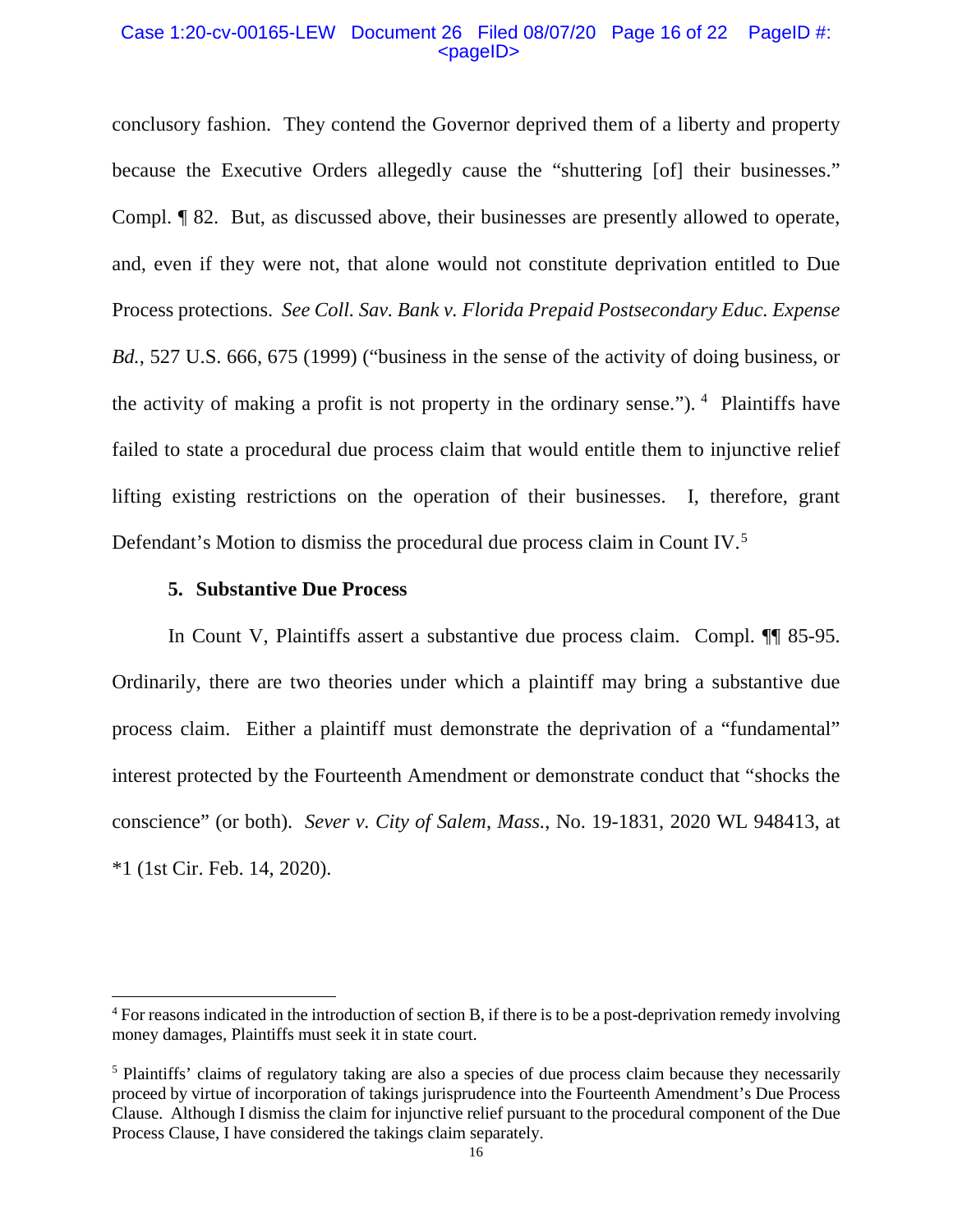## Case 1:20-cv-00165-LEW Document 26 Filed 08/07/20 Page 17 of 22 PageID #: <pageID>

The Supreme Court has long recognized that a state can avoid this close constitutional scrutiny of alleged violations of substantive due process during a public health crisis. *Jacobson v. Massachusetts*, 197 U.S. 11, 27 (1905) ("a community has the right to protect itself against an epidemic of disease which threatens the safety of its members."). While such an epidemic is ongoing the Supreme Court has applied a gentler analysis to substantive due process claims: that courts should only overturn state action when it lacks a "real or substantial relation to the protection of the public health" or represents "a plain, palpable invasion of rights secured by the fundamental law." *Jacobson*, 197 U.S. at 31; *see also In re Abbott,* 954 F.3d 772, 784 (5th Cir. 2020) (applying *Jacobson* to a substantive due process claim during the COVID epidemic).<sup>6</sup> Plaintiffs do not allege Defendant's executive orders are unrelated to protecting public health, and only assert a liberty interest in their ability to run their respective businesses.7 *See, e.g.,* Compl. ¶ 88- 90. Harm to business interests, however, is not a "plain, palpable invasion of rights" under the Fourteenth Amendment. *See Stop the Beach Renourishment, Inc. v. Fla. Dep't of Envtl.* 

 $\overline{a}$ 

<sup>&</sup>lt;sup>6</sup> In an earlier case alleging Governor Mills' Executive Orders violated plaintiffs' constitutional right to travel, I noted that *Jacobson* does not supply the legal standard for all constitutional claims during a public health crisis. *Bayley's Campground Inc. v. Mills*, No. 2:20-CV-00176-LEW, 2020 WL 2791797, at \*8 (D. Me. May 29, 2020) (applying right-to-travel jurisprudence, rather than *Jacobson,* to a right-to-travel claim). Although I called *Jacobson* into question in the course of that decision, *id.* at 7 ("It barely authorizes judicial review at all."), I nevertheless follow it here because it is a binding precedent for assessing substantive due process claims during a public health crisis.

<sup>7</sup> Plaintiffs argue, in part, that the Governor's Executive Orders shock the conscience because events are not unprecedented. They remind us that Governor Kenneth Curtis, in 1968, did not take similar measures to combat the spread of "the Hong Kong flu." Opposition at 3. The argument overlooks several pertinent concerns, including the scale of modern interstate travel and the existence of mass communication technologies that facilitate a more interventionist approach. Plaintiffs further argue that the Governor's conduct is outrageous because deaths predominantly befall seniors, who do not participate in the labor market in significant numbers. *Id*. However, seniors do dine at restaurants, attend weddings, and get their hair cut.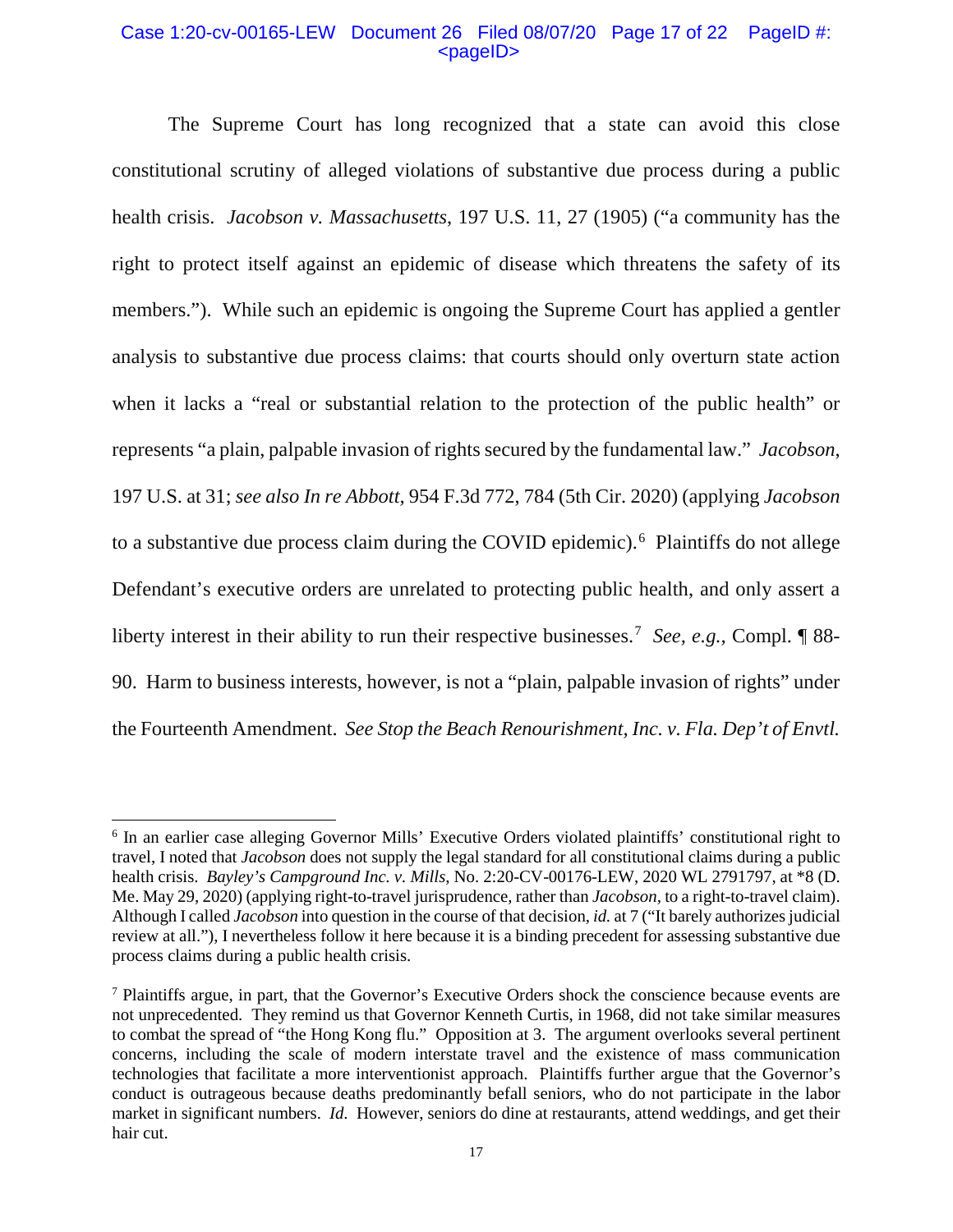### Case 1:20-cv-00165-LEW Document 26 Filed 08/07/20 Page 18 of 22 PageID #: <pageID>

*Prot.*, 560 U.S. 702, 721 (2010) (noting that "the 'liberties' protected by substantive due process do not include economic liberties"). Therefore, because the Complaint fails to make the case that the Orders are outside the realm of protecting public health, or that they are a plain, palpable infringement a cognizable Fourteenth Amendment right, I will grant Defendant's Motion to Dismiss Count V.

### **6. Takings Clause**

Plaintiffs' final federal claim is found in Count X, where Plaintiffs contend Defendant violated the Fifth Amendment's Takings Clause (as incorporated in the Fourteenth Amendment). Compl.  $\P$  132-138. They state the Executive Orders "prevent" [them] from operating their business[es] and ... generating revenue" "jeopardiz[ing] the continued viability of their businesses." Compl. ¶¶ 134,136. As of this writing, Plaintiffs' businesses may operate, and Plaintiffs do not allege facts suggesting the extant Orders deny them "all economically beneficial" engagement in their respective business activity. *Cf. Murr v. Wisconsin*, 137 S. Ct. 1933, 1943 (2017) ("[D]enial of all economically beneficial use of land constitutes a regulatory taking.").

The concern, then, is whether Plaintiffs have alleged a temporary regulatory taking arising from the shuttering of their businesses for a time. *First English Evangelical Lutheran Church v. County of Los Angeles*, 482 U.S. 304, 318 (1987) ("[T]emporary takings which ... deny a landowner all use of his property, are not different in kind from permanent takings, for which the Constitution clearly requires compensation."). The idea that a regulatory taking claim could arise out of a COVID-related order is not implausible. A claim of temporary regulatory taking calls for "a careful inquiry informed by the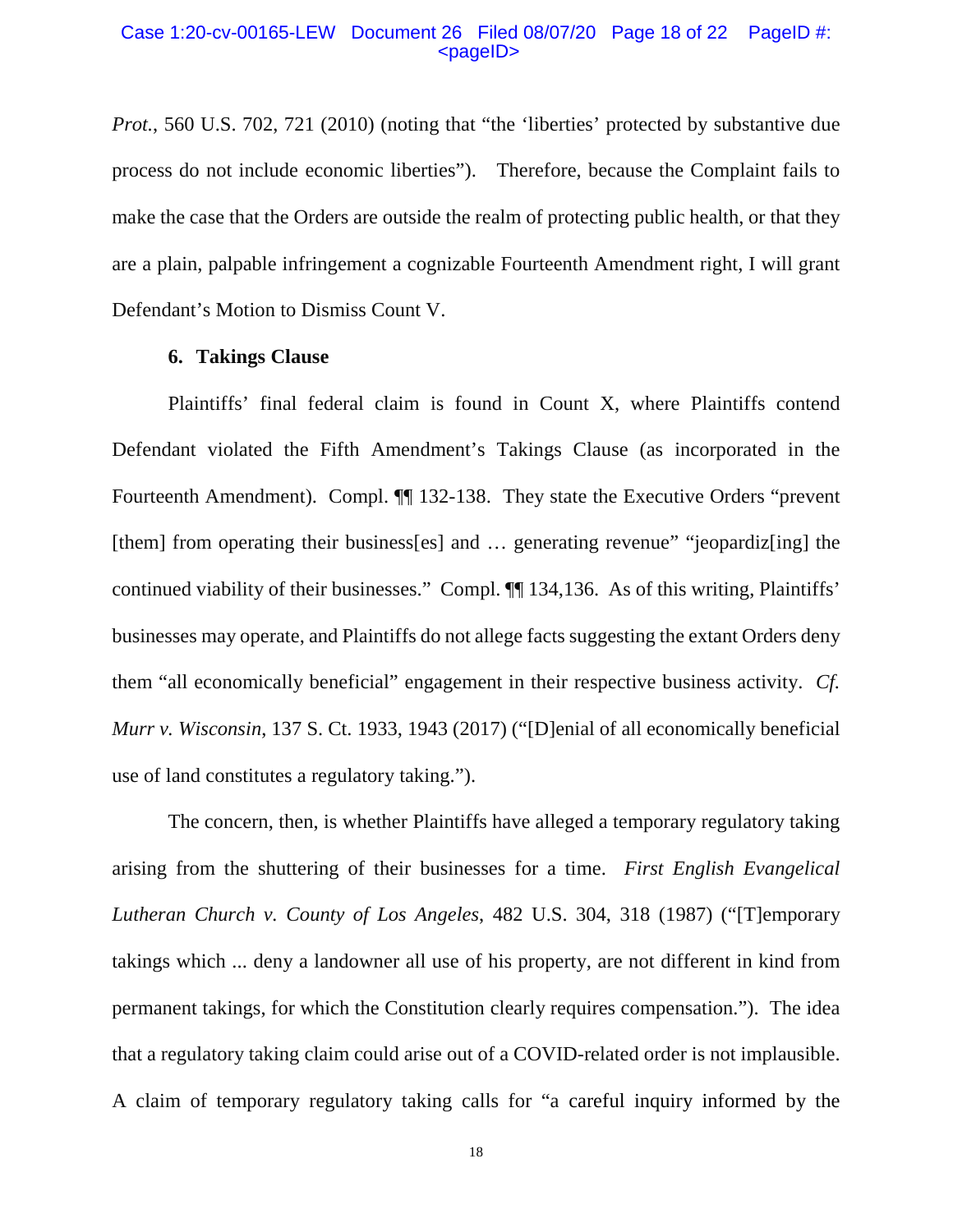## Case 1:20-cv-00165-LEW Document 26 Filed 08/07/20 Page 19 of 22 PageID #: <pageID>

specifics of the case," involving an analysis "driven 'by the purpose of the Takings Clause, which is to prevent the government from 'forcing some people alone to bear public burdens which, in all fairness and justice, should be borne by the public as a whole.'" *Id.* (quoting *Armstrong v. United States,* 364 U.S. 40, 49 (1960)).

To state a taking claim, it is not enough to allege that government conduct frustrated a business enterprise, as Plaintiffs have alleged here. *Coll. Sav. Bank*, 527 U.S. at 675. Takings jurisprudence is directed at government conduct that denies beneficial use of *property*, meaning things like legal interests in real or personal property, not the liberty interest to engage in business activity. *Id.* "[F]ederal property interests under the 14th Amendment usually arise from rights created by state statutes, state or municipal regulations or ordinances, and contracts with public entities." *O'Gorman v. City of Chi.*, 777 F.3d 885, 890 (7th Cir. 2015) (citation omitted). Nevertheless, "whether a particular state-created interest rises to the level of a 'legitimate claim of entitlement' is a question of federal law." *Dibble v. Quinn*, 793 F.3d 803, 808 (7th Cir. 2015) (quoting *Memphis Light*, *Gas & Water Div. v. Craft*, 436 U.S. 1, 9 (1978)). *See also Dyson v. City of Calumet City*, 306 F. Supp. 3d 1028, 1040-41 (N.D. Ill. 2018) (dismissing regulatory takings claim based on the plaintiff's failure to articulate the kind of property interest with which the Takings Clause is concerned).

Given this requirement, problems immediately arise for Plaintiffs. I begin with Mike Mercer and James Fahey. They do not allege that they conduct their businesses from real property shuttered by executive order. Nor do they allege any fact to suggest why a fact finder would conclude that personal property associated with their businesses was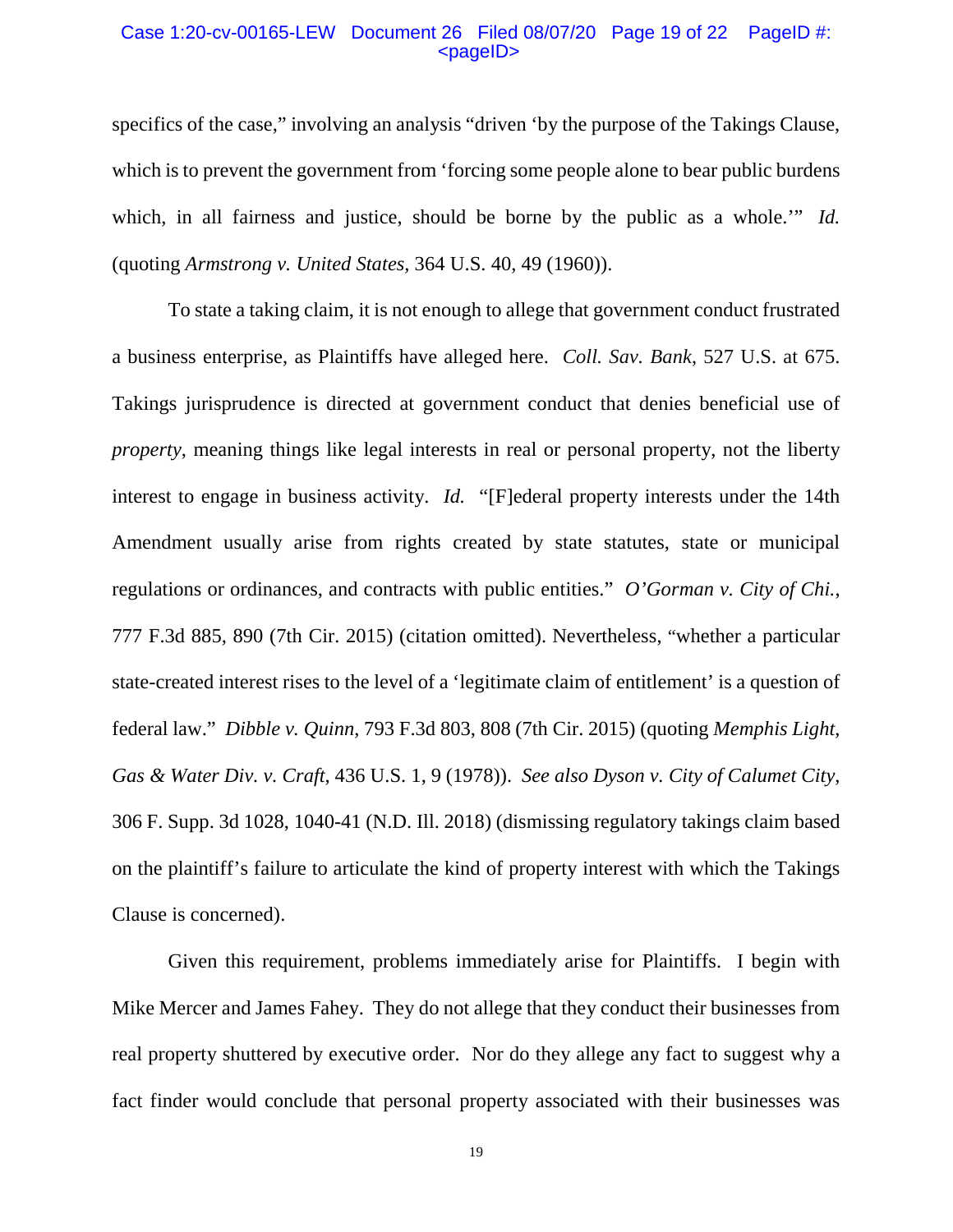### Case 1:20-cv-00165-LEW Document 26 Filed 08/07/20 Page 20 of 22 PageID #:  $<$ pageID $>$

effectively taken from them. Presumably, they were unable to sell products and services for a time, but Plaintiffs have not cited any authority stating that the inability to sell goods and services is a taking of their property. They have failed to state a takings claim.

Rick Savage does not appear to be in any better position. What the Complaint states is that he has an ownership interest in the Sunday River Brewing Company, while also stating that the Sunday River business is a d/b/a of non-party Two Brothers, LLC, an entity with its own legal existence. Maybe Savage owns or leases the premises and the business equipment. Maybe he does not. As with so much else about the Complaint, it is deficient in this regard. Because one would have to speculate whether Rick Savage even has a property interest in his own right, he too fails to state a claim.

That leaves Lindsey Crosby. Crosby "is the owner of Harper Method Hair, LLC in South Portland" and "owns a hair salon." Compl. ¶ 13. In other words, the Complaint tells us that Crosby owns a business, but also that she operates the business in her status as owner of an interest in an LLC. She has the same problem as Savage. In regard to *property*, what does she own that is not, in fact, owned by the LLC? The operative Second Amended Complaint does not say.

Because Plaintiffs have failed to plead sufficient facts to state a claim under the Takings Clause, I grant Defendant's Motion to Dismiss Count X.

# **7. Unconceded State Law Claims**

With the exception of the claim contained in Count XI, which Plaintiffs concede, Plaintiffs' state law claims (Counts VII, VIII, and IX) are dismissed without prejudice. In the absence of a viable federal claim that is part of the same case or controversy, or diversity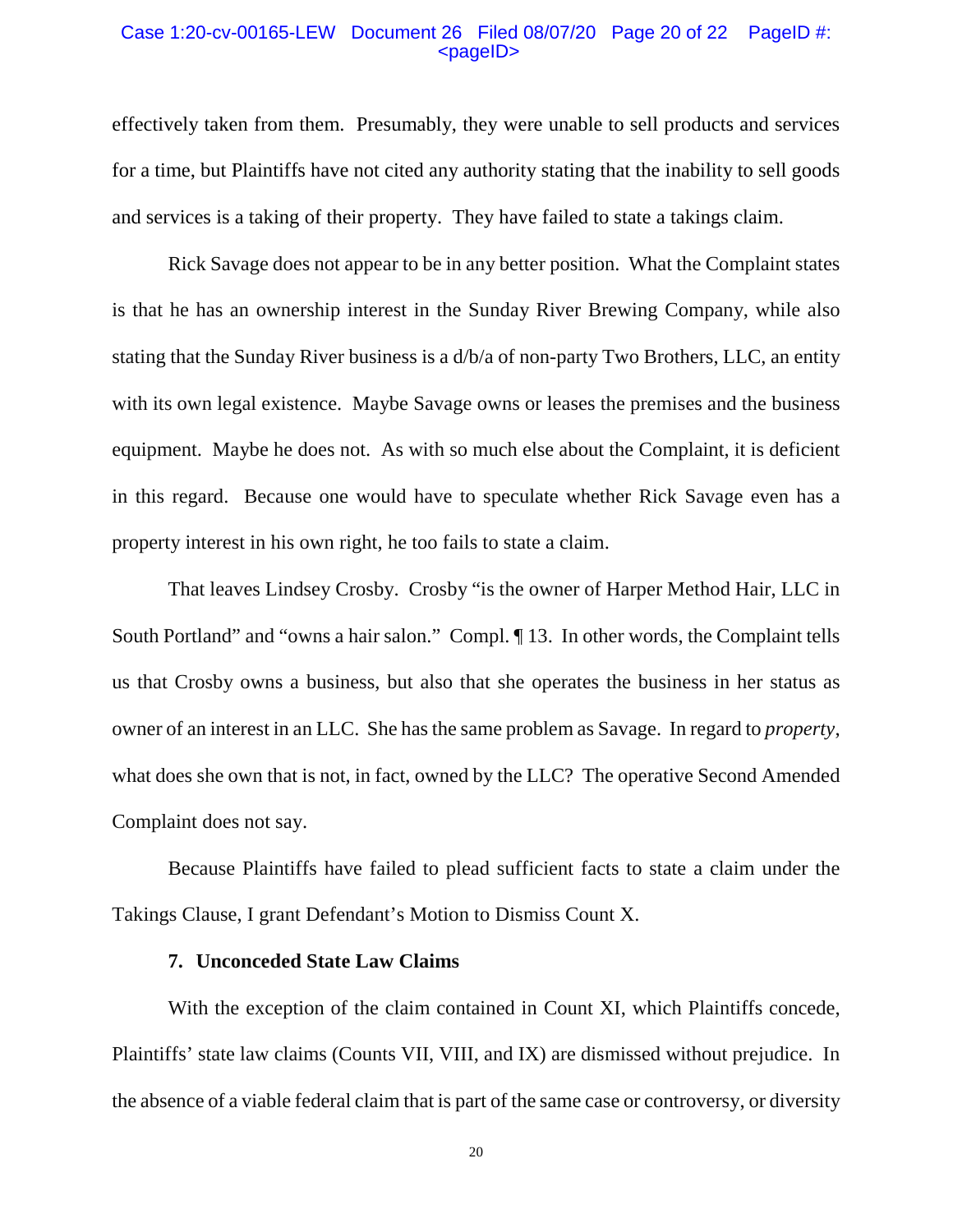## Case 1:20-cv-00165-LEW Document 26 Filed 08/07/20 Page 21 of 22 PageID #:  $<$ pageID $>$

of citizenship between the parties, a state court should resolve the merits of the unconceded state law claims.

## **CONCLUSION**

With the exception of the takings claim that fails for independent reasons indicated above, this is a case about injunctive relief, which I must evaluate in terms of *current* rather than bygone restrictions. In this context, Plaintiffs' conclusory legal assertions that the sum total of all commercial harm they have suffered violates the Constitution misses the mark. The Governor's restrictions are burdensome, I recognize, and one does not have to look far to find a great number of our fellow Mainers who still are reeling from the effects of the temporary closures. Indeed, the toll has been dear and we may continue to pay it for some time. But it's August now, and the shuttering is past.

Many people, Plaintiffs among them, call into question the wisdom of any restrictions on commercial activity, which is a right almost universally accepted. But these Plaintiffs have not alleged facts demonstrating a present violation of their constitutional rights that warrants injunctive relief; not while the Nation is scrambling to adapt to an unprecedented pandemic that is believed to have killed more than 150,000 Americans in four months and caused debilitating illness for many survivors.

Public health professionals and politicians have had to analyze data regarding this novel virus while executing public health policies, nearly simultaneously and continuously, for more than four months with no clear end in sight. This collective crisis ought to have imposed a sense of collective humility given the long shadow cast by all that we do not know about the disease. We might hope that Socratic wisdom is making a comeback.

21